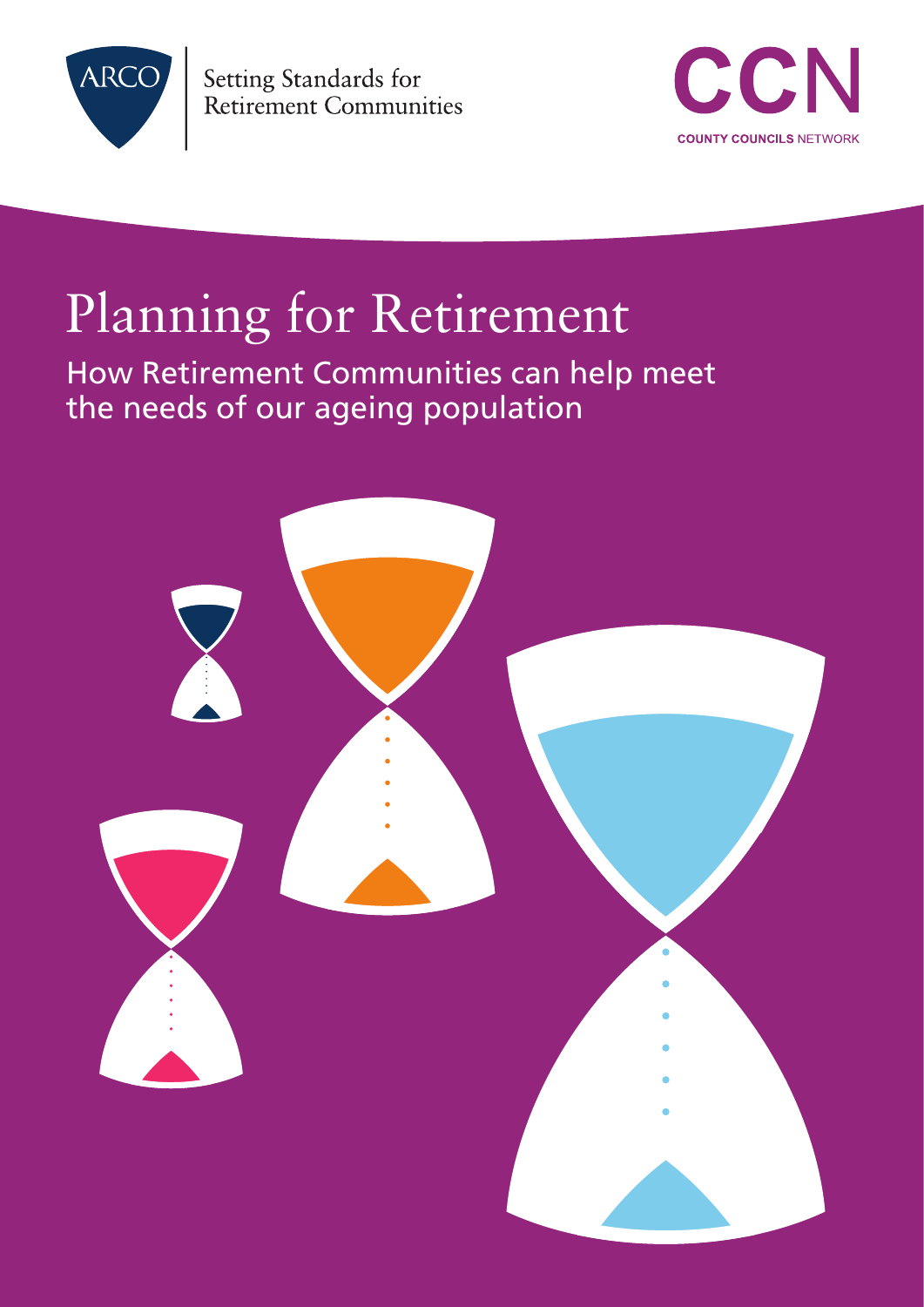#### **About ARCO**

ARCO (the Associated Retirement Community Operators) is the trade association for operators of housing-with-care developments for older people. ARCO was founded in 2012 and comprises over 30 private and not-for-profit operators of Retirement Communities, representing approximately 50% of this sector which includes retirement villages.

ARCO sets high standards and members must adhere to the externally assessed ARCO Consumer Code. The sector sits between traditional retirement houses (which have less extensive staffing and leisure facilities) and care homes.

#### **About CCN**

Founded in 1997, the County Councils Network (CCN) is the voice of England's counties. A cross-party organisation, CCN develops policy, commissions research, and presents evidence-based solutions nationally on behalf of the largest grouping of local authorities in England.

In total, the 26 county councils and 10 unitary councils that make up the CCN represent 26 million residents, account for 39% of England's GVA, and deliver high-quality services that matter the most to local communities.

The network is a cross-party organisation, expressing the views of member councils to the government and within the Local Government Association.

| <b>Foreword</b>                                          |    |
|----------------------------------------------------------|----|
| <b>Executive Summary</b>                                 | 2  |
| <b>Introduction</b>                                      |    |
| <b>Methodology</b>                                       | 5  |
| - Section 1:<br>Shaping places to support healthy ageing | 6  |
| - Section 2:<br><b>Choosing Retirement Communities</b>   | 10 |
| <b>Recommendations</b>                                   | 18 |
|                                                          |    |

**It is not an overstatement to say that adult social care will continue to be one of the most significant policy challenges facing councils in the coming decade – particularly following the increased spotlight placed on the sector during the Covid 19 health emergency. People are living longer – 10.2 million people aged over 65 currently live in England1 , and the number of people aged over 75 is projected to double in the next 30 years2 . The country faces a rising tide of need, as people live longer but spend more of those years in ill-health, often with multiple conditions which impacts on their independence and quality of life.**

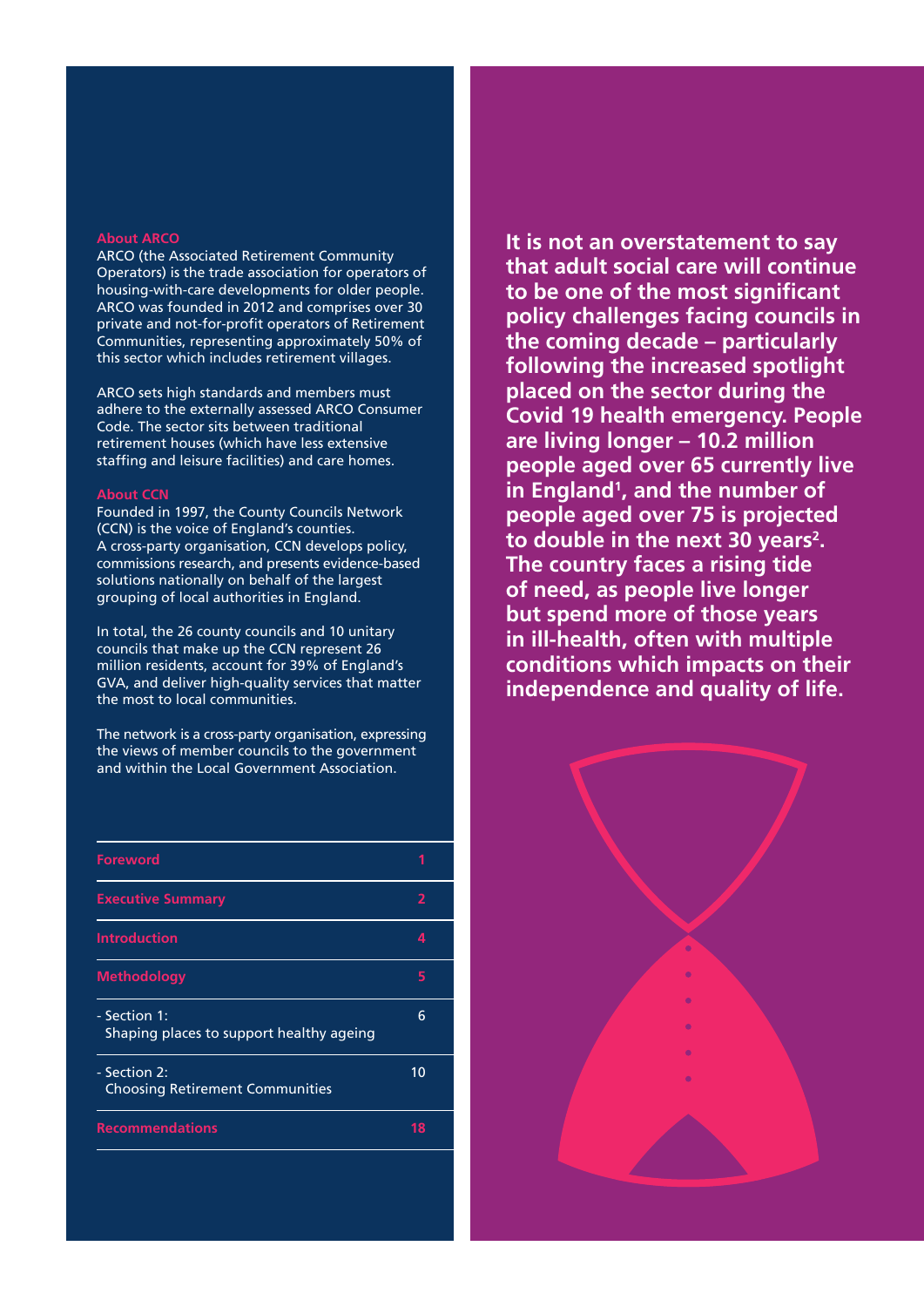# Foreword

Shaping healthy places where residents can thrive throughout their lifetime is key to driving down demand on services and helps people live fulfilled and active lives for longer. The intrinsic link between health and housing has rightly been recognised by government as a crucial determinant of health. This is particularly pertinent in later years where having access to the right accommodation is key to supporting healthy ageing and can help prevent people from needing to access over-burdened social care services unnecessarily, as well as reducing the impact on NHS services.

The proportion of households where the oldest person is 85 or over will grow faster than for any other age group – by 2037 there are projected to be 1.42 million more such households in England<sup>3</sup>. Ensuring that the housing market has the right mix of options to match the needs of the community, and that these options are widely understood by residents, can help people make the right choice for their future – this is a national challenge for all local authorities which requires place-based solutions that meet the needs of local communities. In two-tier county areas, where social care and housing functions are held within separate organisations, planning appropriate retirement housing requires a partnership approach to be taken and clear collaboration across both tiers of local authority alongside other key players.

It is with this spirit of partnership that the County Councils Network (CCN) and the Association of Retirement Community Operators (ARCO – the representative body of operators of housing with care developments in the UK) have come together to produce this report, drawing on expert input from crucial partners across the sector including the District Councils' Network (DCN). It focuses exclusively on one type of accommodation that local areas may explore to help support healthy ageing,

'Retirement Communities', which contain a range of health, wellbeing and social services within the same site as purpose-built housing. Retirement Communities provide a gradated offer which allows people to choose a home later in life offering access to the company and activity which help promote a happy and healthy retirement alongside the assurance that professional on-site care assistance will be readily available if and when needed. Crucially they challenge the traditional model of retirement or sheltered housing, and represent an approach which incorporates increased leisure facilities, optional care services and dining options and so can help address problems early and prevent their residents from developing the larger and longer term problems that require more intensive support from our already stretched health and social care systems.

The aim of this report is to take a closer look at where the Retirement Community model is working well and where there are still barriers preventing councils from delivering the range of housing which could make the difference for communities across the country. It is not intended that this report has the solutions to solve all of the impending challenges of housing older people in an ageing society such as ours. But it does seek to understand why Retirement Communities offering care and support are currently under-represented in the UK housing stock compared to similar countries. It is hoped that the findings and the case studies included here will provide support and inspiration to county and district authorities across England tackling their own social care and housing challenges and looking to increase provision of Retirement Communities; and it is hoped that the new government responds to our recommendations for where it can usefully provide the support and guidance that is needed to make the process work better for everyone – most importantly our citizens and communities.



**Michael Voges** Executive Director **David Williams** Chair

COUNTY COUNCILS NETWORK

anid buillion

<sup>1</sup> Based on Office of National Statistics estimates for mid-2018: https://www.ons.gov.uk/peoplepopulationandcommunity/populationandmigration/populationestimates/datasets/ analysisofpopulationestimatestool

2 Later Life in the United Kingdom Age UK (2018): https://www.ageuk.org.uk/globalassets/age-uk/documents/reports-and-publications/later\_life\_uk\_factsheet.pdf 3 https://www.ageing-better.org.uk/sites/default/files/2019-03/The-state-of-ageing.pdf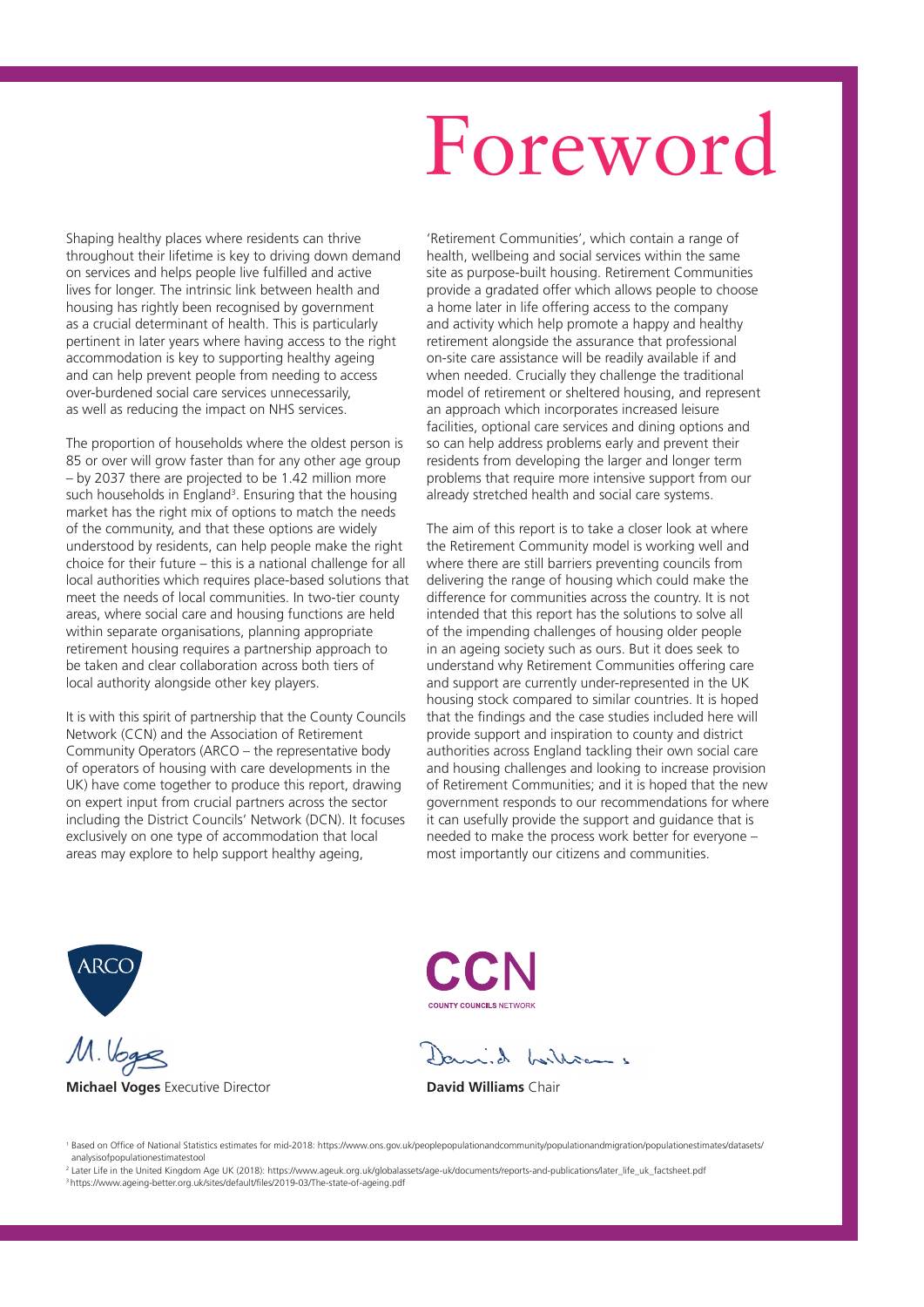# Executive Summary

**The challenge of providing effective retirement housing is a vital aspect of reforming social care as the average age of the population is projected to continue rising through the coming decades. Historically the UK has focused on a binary strategy of developing retirement housing for independent living alongside the provision of designated care and nursing homes to cater for people when they become more infirm. But more recently new models – most often referred to under the umbrella term of 'Retirement Communities' – have begun to emerge to provide a more seamless link between these extremes, recognising that people age in different and incremental ways where health and quality of life can be better retained by fusing care in a gradated manner. It also will help to prevent the risks where small unattended issues around safe living lead over time to crises which escalate into costly problems for the NHS and/or potentially expensive care costs for the individual.**

**This report highlights the impetus for local collaboration between housing and social care in order to make Retirement Communities offering care and support a key part of the sector rather than the niche provision it currently is. This need is common across all local authorities, but our report looks particularly at the issues facing two-tier authority areas where responsibility for housing and social care sit across different organisations in order to more easily identify and address areas of challenge and celebrate best practice. The report also explores the benefits this would bring in terms of a thriving Retirement Community sector, and suggests a number of policy recommendations which can make this happen, one of which is the designation of a new 'C2R' planning use class for Retirement Communities offering care and support. Below is a summary of the key points made in each of the main sections.**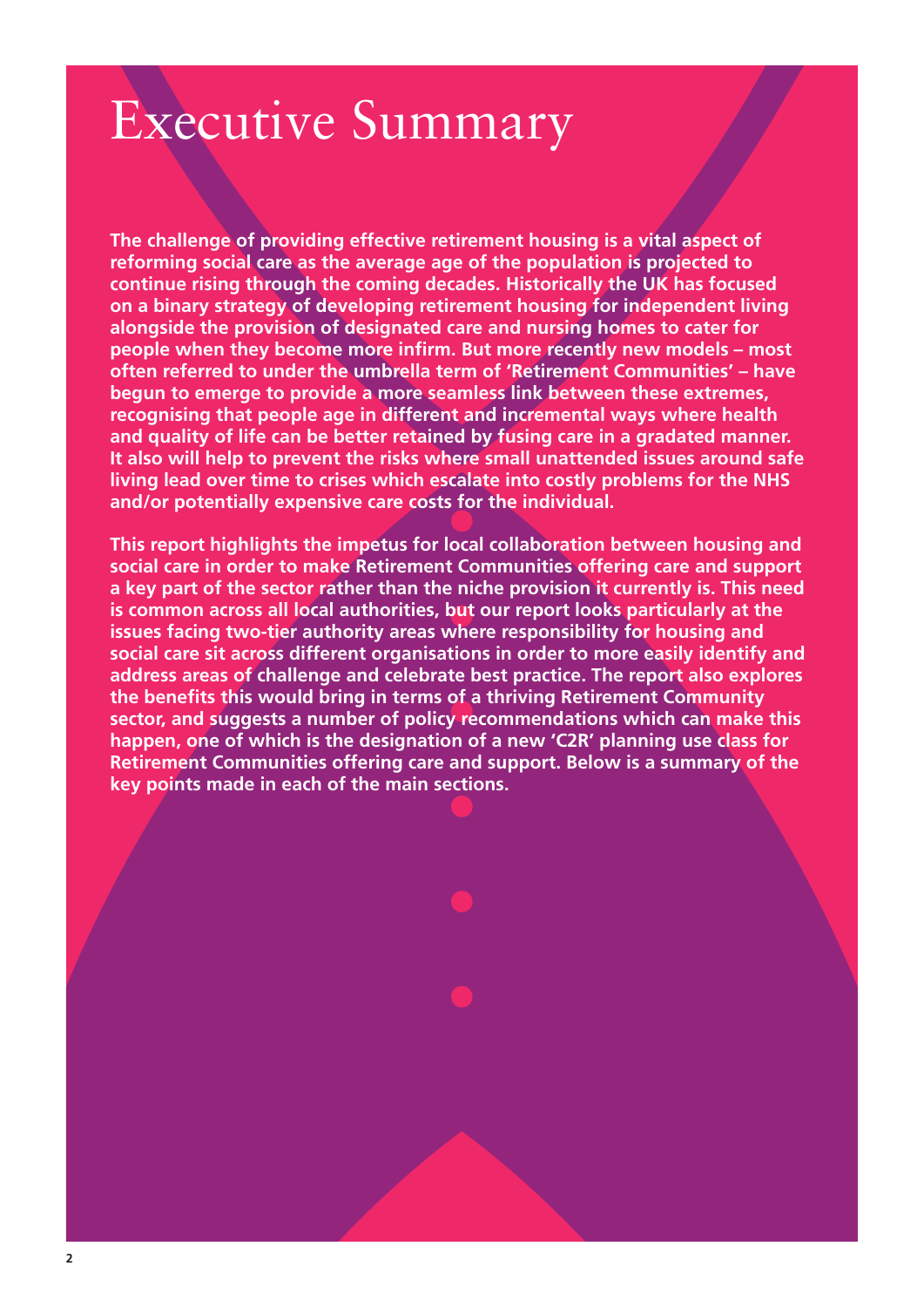# 1 **Shaping places to support healthy ageing**

When housing and social care professionals work together, a more **holistic approach to mapping local need** can be developed.

**Early external engagement** is needed at the local plan stage, and older people and those with disabilities need to be involved right from the start.

In two-tier areas **collaboration between County Councils and District Councils** brings great **immediate benefits** by raising awareness of the Retirement Community model, enabling councils to more clearly evidence appetite for housing with care, and informing housing providers of opportunities.

Collaboration also brings a range of **longer-term benefits** through cost savings for both health services and the local authority, with older people staying independent for longer and using residential care less.

# 2 **Increasing Retirement Community provision**

The Retirement Community model combines **high-quality housing with a range of care and support services, alongside communal facilities** such as a restaurant, bar, gym and activity room.

Evidence shows that Retirement Communities keep people healthy for longer, can reduce and even reverse frailty, and provide more effective and cost-efficient delivery of health and care.

If we progress towards the goal of providing Retirement Communities for **250,000 people by 2030,** we will

- Help to **tackle the housing crisis:** releasing over 562,500 bedrooms in general housing.
- **Aid the health and care systems:** delivering £5.6bn aggregate savings and improving efficiency in delivery.
- **Boost the economy:** investing over £40bn and turning over £70bn.

However, currently **only 0.6% of over-65s in the UK live in a Retirement Community** – about a tenth of the level of provision in similar countries, with New Zealand and Australia being closer to 6%.

Currently, there is **no clear definition of Retirement Communities,** with at least 10 different terms having been used to describe them by Government and other organisations, including 'Assisted Living', 'Extra Care' and 'Retirement Villages'. This makes it difficult to come up with sector-specific recommendations.

Confusion about Retirement Communities is also generated by the **binary nature of the current planning system,** given that Retirement Communities combine elements of both the C2 class for residential institutions and C3 class for dwelling houses.

# 3 **Recommendations**

**1 Establish a comprehensive HMG task force Review on meeting the current and future housing and care needs of people as they age in communities and the economy**

 This Review should be established as soon as possible to dovetail with the wider consensus being sought on a long-term solution for social care.

# **2 Use consistent language to describe 'Retirement Communities'**

 Government should ensure it speaks consistently with the same language across all sectors involved in delivering housing with care.

# **3 Designate a new C2R planning use class for Retirement Communities**

 The Government should consider introducing a new planning use class 'C2R' for Retirement Communities offering care and support, which would meet strict criteria.

# **4 Introduce annual inspections of Retirement Communities built under C2R**

 Annual inspections should be introduced to ensure Retirement Communities are meeting high-level criteria set out for C2R providers.

### **5 Establish a framework for more strategic collaborative arrangements in two-tier local authority areas**

 The Government should set out a duty to help facilitate District Council representation on Health and Wellbeing Boards and County Council Social Care representation on Strategic Housing Boards.

### **6 Set up a Health and Housing funding pot to support the development of Retirement Communities in two-tier areas**

 This should be set up by DHSC to help District Councils make decisions about C2RC developments without fearing the loss of revenue which alternative non-C2RC developments may bring in.

**7 Local planning authorities should include policies within their local plans that outline the current and future need for older people's housing and care, including Retirement Communities**

 This will help increase choices for communities, and facilitate the collection of relevant data by local authorities to ensure robust evidence.

### **8 Raise awareness of Retirement Community models**

 Government and the sector should do more to promote the Retirement Community model both within public services and with the wider public.

**9 Capital funding and land provision support for initial builds by Housing Associations and local councils** 

 Greater guidance and capital funding should be given to boost the availability of Retirement Communities as a form of affordable housing.

# **10 Count Retirement Community housing as double against delivery targets**

 Retirement Community housing frees up larger houses and makes significant contributions to local infrastructure and social care.

**11 Support councils in two-tier county areas to take the opportunity presented by bringing together all health and housing partners to improve residents' outcomes, led nationally by the CCN and DCN working together**

 CCN and DCN will work together to help County and District councils take the opportunities and solve the challenges around establishing Retirement Communities.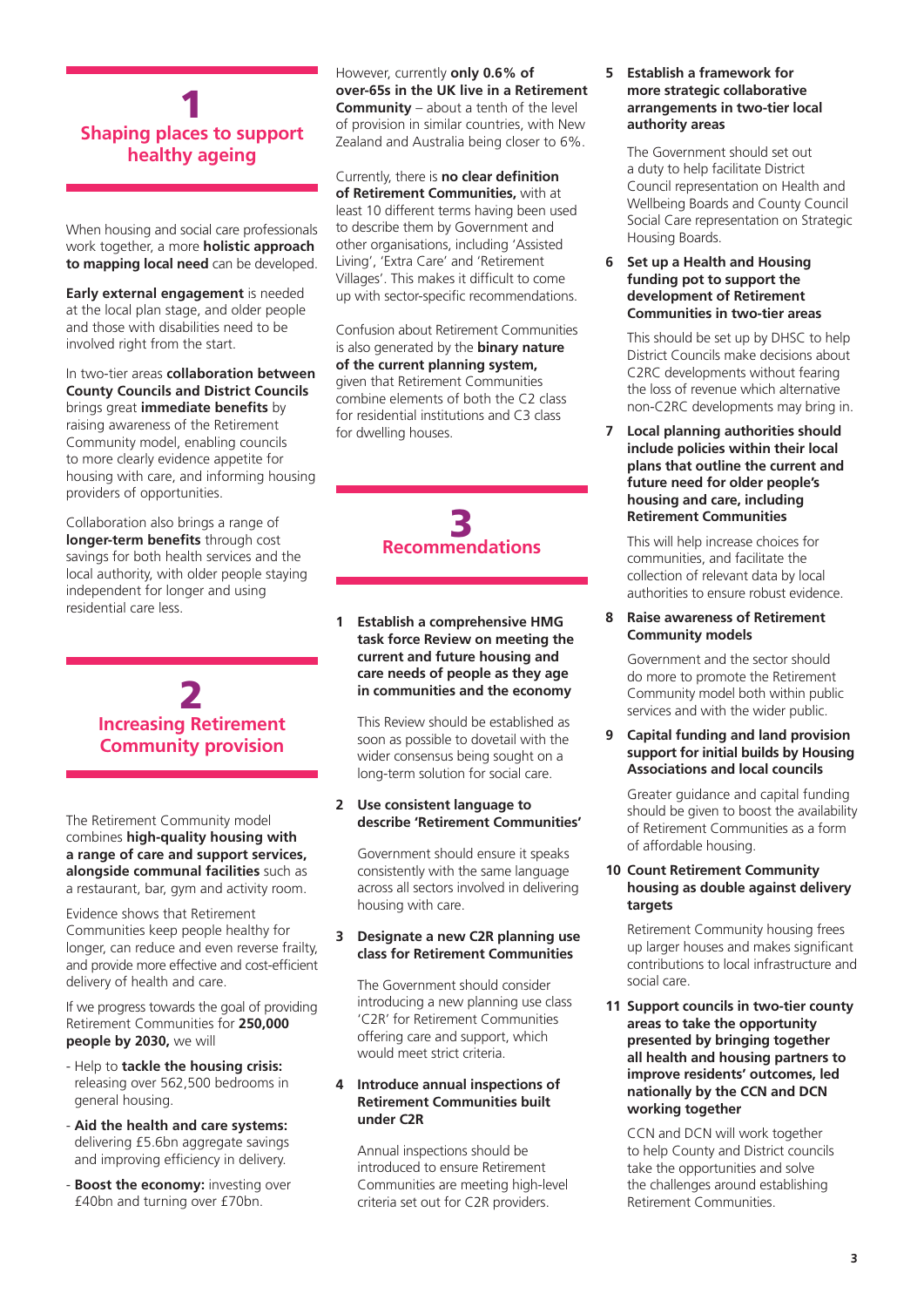# Introduction

**The need to reform the social care system in England is becoming ever more urgent. The challenges are manifold – a rapidly ageing population; reduced resource after a decade's spending restraint in public services; systemic problems in sustaining often fragile care markets; and the political and public opposition which has met various attempts from across the political spectrum to offer practical, if unpalatable, funding solutions to this intractable issue.**

**One area of consensus though is that as well as creating a system that fully meets the growing need for older people's social care, we must at the same time become a lot better at preventing this need arising in the first place. This is why local authorities have been working to establish a more preventative approach, aiming to reduce unnecessary (and very expensive) admissions to institutions of elderly people and facilitate their early release from hospitals into safe, suitable accommodation.**

**Too often the central issue is of someone who has continued to live in accommodation which becomes increasingly less appropriate for them as their health deteriorates into old age – leading to a 'cliff edge' where they are forced to move into an institution because home is no longer safe, perhaps following a fall or illness. In some cases this risk can be mitigated and delayed through the provision of appropriate adaptations in the home (e.g. grab-rails etc.). But even where people are forward thinking and actively looking to 'downsize' into more appropriate accommodation before things become unmanageable, their present options may be limited by what is available in a suitable location – perhaps near to family or other support. Equally too many people are unaware of the range of retirement housing options which may be available to them.**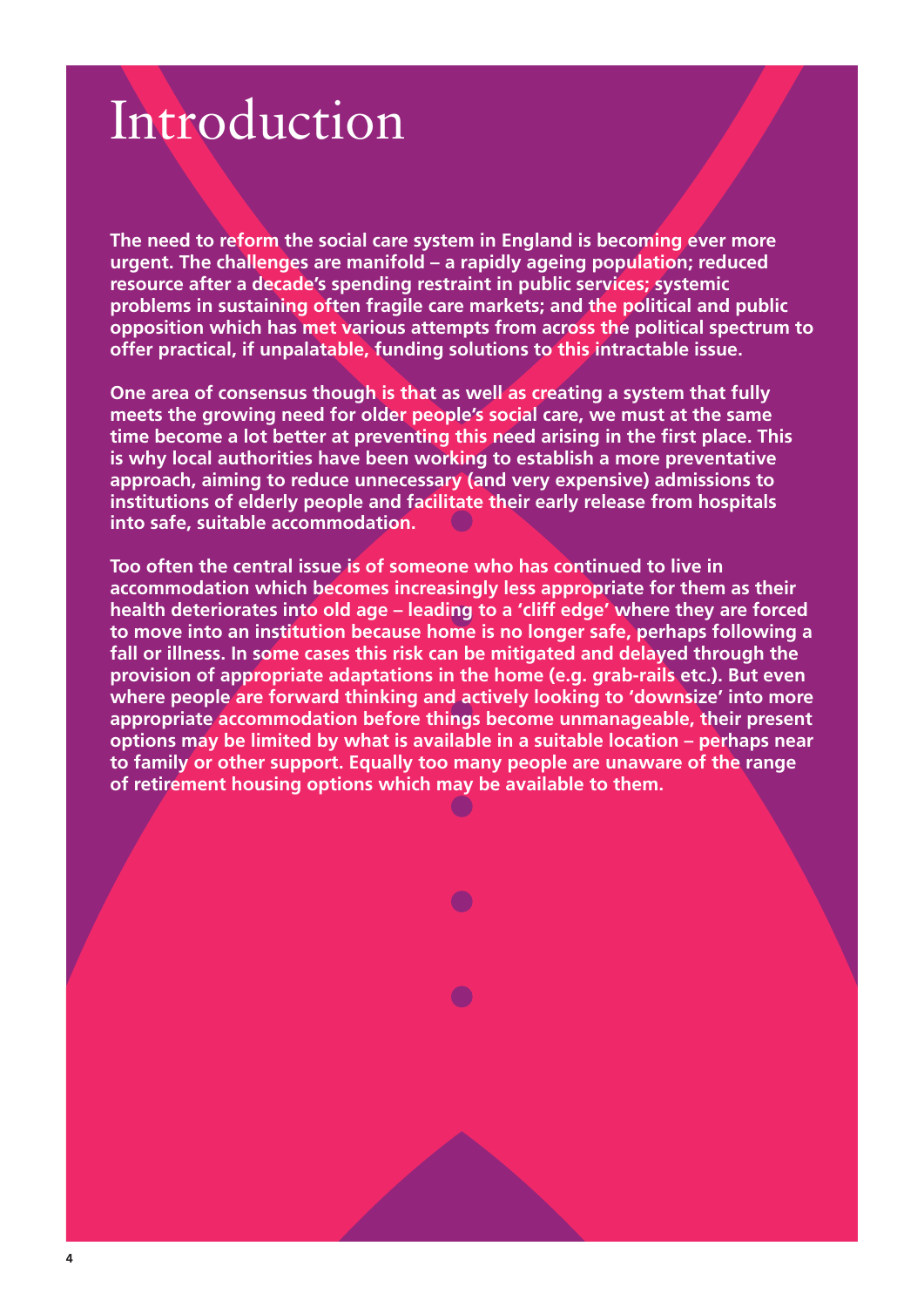When the new government sets out its plans for the future of social care it is likely that specialist housing with care will play an increasingly important role. It is clear that for the social care system to thrive there needs to be access to the right kind of housing/residential accommodation, in the right place, at the right time. In an ideal world, people should want to – and be able to – have the choice to move into appropriate accommodation before they are forced to through ill-health or infirmity (in other words, homes that can support positive ageing through good, flexible design and the ability to make straightforward changes). In addition, more advice and guidance must be provided to help people understand the choices available on the market so they can make informed decisions about their future.

Making this offer into a reality, though, requires collaboration across housing and social care to ensure that local areas have the right provision to meet the needs of their residents and the market is supported to ensure it is balanced with demand. Whilst for unitary authorities this is an internal co-ordination issue, in two-tier county areas it can present more complex challenges for how social care and the planning system interact given that these functions sit across two separate types of local authority. Much of this report specifically focuses on the two-tier context because it is simpler to see where difficulties, but also solutions lie which may also help to support practice across all local authorities.

Part of the problems identified in this report come down to a need for consistency and definition of more complex models in a system that is built to more easily accommodate a binary notion of private retirement housing and institutional care. There are at least ten different terms in use across local and central Government to describe the Retirement Community model which aims to fuse the benefits of both in a more seamless manner. As such it is far too easy for public and professionals alike to confuse Retirement Communities offering care and support with different options such as care homes and retirement flats (see distinction between these in Figure A). Until the planning system, the regulatory system and providers themselves start to use consistent classifications it will remain very difficult for people to make informed choices.

Retirement Communities offer a different choice for people and can help them retain independence for as long as possible, with the added insurance of care options being close at hand and readily accessible should it be needed in the future. By being open to the wider community and acting as hubs for the towns and villages around them they also keep older people engaged with wider society which is key to tackling loneliness and isolation in later years.

This short report explores how Retirement Communities could help meet the needs of our ageing population and how their role could be better supported in policy.

# **Methodology**

A stakeholder roundtable bringing together representatives from the Association of Retirement Community Operators, the County Councils Network, and the District Councils' Network.

2 A survey of Retirement Community operators conducted by ARCO.

Case study examples of practice across the country drawn from members of the three organisations.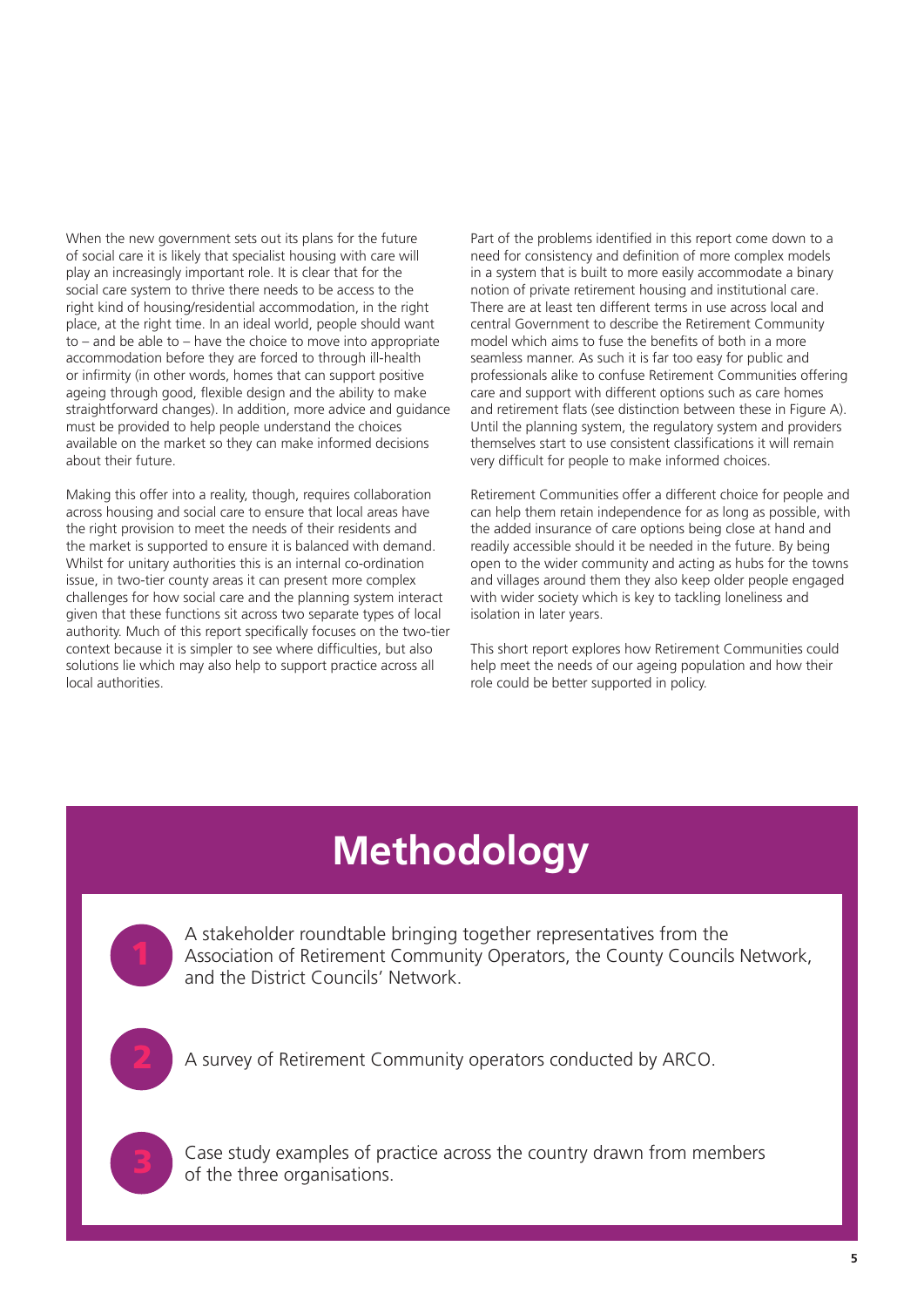# Section 1

# Shaping places to support healthy ageing

*There needs to be far more recognition that older people's housing is just as important as affordable housing – and that there's even more of a shortage. There are older people at all income and wealth levels and all need to be provided for.*

**Retirement Community Operator**

**A A** 

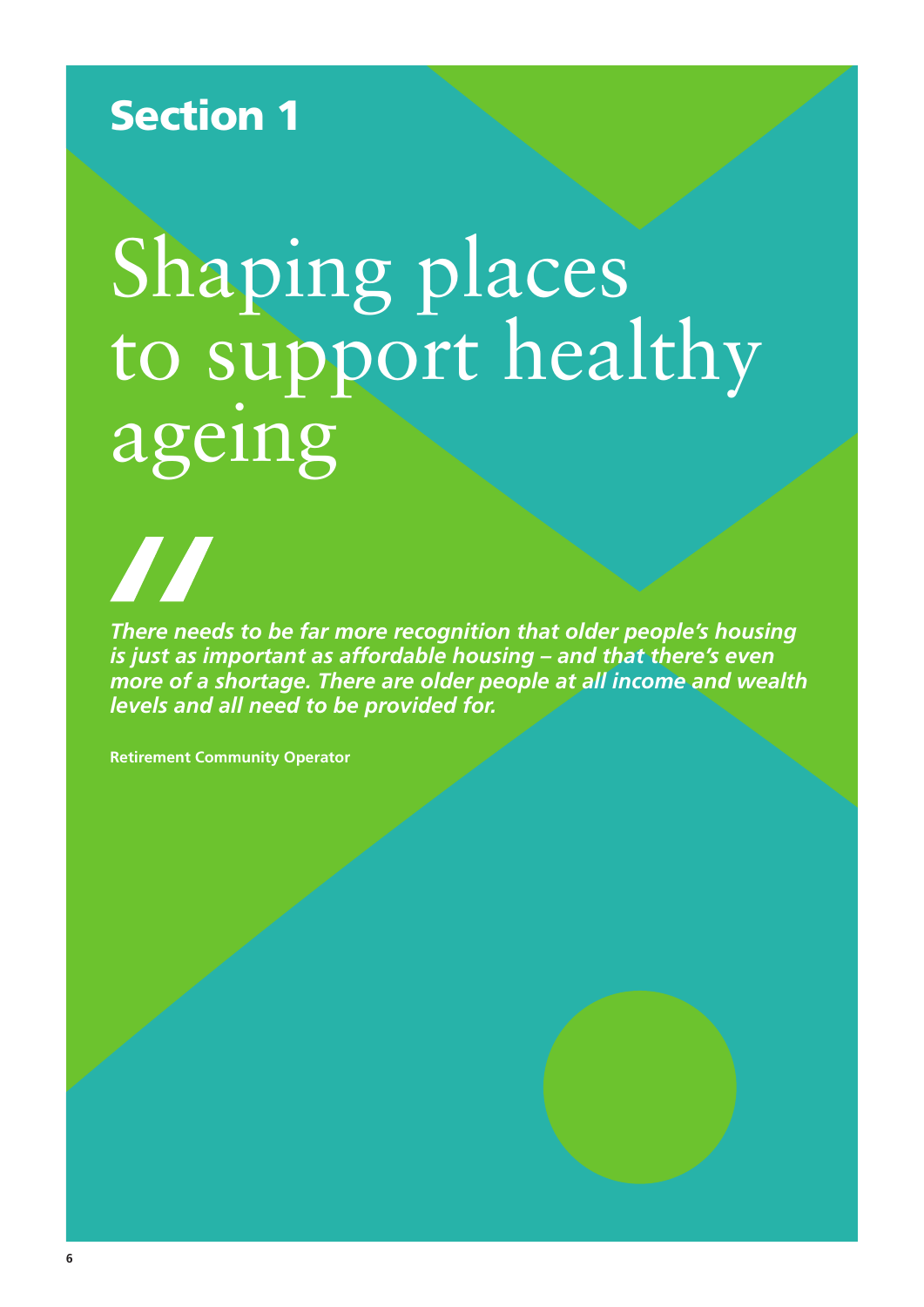Planning effectively for the future, by determining the type of accommodation and range of services needed, requires housing and social care systems to work together locally to map levels of demand and establish joint solutions. Where housing and social care teams are brought together across their local authority to synchronise their work, a more holistic approach can be taken to mapping need. This is naturally more challenging for two-tier county areas where responsibilities are held in separate organisations, although this report highlights examples of good practice where this is happening.

At the Stakeholder Roundtable held to inform this paper it was widely agreed that the availability of suitable housing stock is critical to the health and wellbeing of individuals. It is also a key factor in the capacity of public services to sustainably support healthy ageing over the long term, delivering both improved outcomes and huge efficiencies. This sentiment was voiced by both unitary councils and those from two-tier areas.

Representatives of both CCN's upper-tier council members and the District Councils' Network (DCN) pointed to good examples of councils and health partners coming together early to understand the overall strategic need of communities around the future and the adequacy of the current housing supply. This was of help for local authorities to then go about leading an appropriate response to the community's housing needs. Despite some challenges it highlighted the great opportunity for District and County councils together on a comprehensive plan for how to support people to age well in places – and this was earmarked as the potential focus of a future project between the two organisations.

More broadly wider liaison is needed between external partners at the local planning stage so that residents are better engaged with the process to help communities share an understanding of what options are available to them for where they live in later life. Through a range of indictors and methods such as analysing demographic data, assessing planning tools and engaging with residents, councils are able to find solutions to meet the needs of local areas.

Within the diverse mix of different strategies – from building new age-friendly homes, to shaping and enabling the market, integrating housing with health and care, and developing new models for adapting and creating smart homes – local leadership and collaboration between local partners is critical throughout.

A key message that came from the roundtable discussions was that early engagement between partners, particularly at the local plan stage, was helpful in establishing expectations and a cohesive strategy:

*In theory I think there is a way forward through the local plan on this [provision of Retirement Communities] if you look at this and get everyone engaged in the process at the early stages. It is more difficult as we don't tend to get many of the sites come forward at an early stage.* **District planning representative**

What can be learnt in this process can be valuable in ensuring that Local Plans have a clear picture of local need; that there is full understanding of what the market can offer to meet this need; and that there is buy-in from the community to help inform more difficult decisions. This can be important to ensure sound decisions over windfall sites coming forward and help grasp the nettle over the broader questions can be properly discussed – e.g. viability, affordable housing requirements, demand/need and what provision may be on offer. It also makes the local plans transparent for all key partners in the process:

*It helps when [councils] are aware of the local need and can see the benefits – including the financial benefits to them of making savings on care homes. This support tends to be at planning committee level – councillors see the broader need.* **Retirement Community Operator**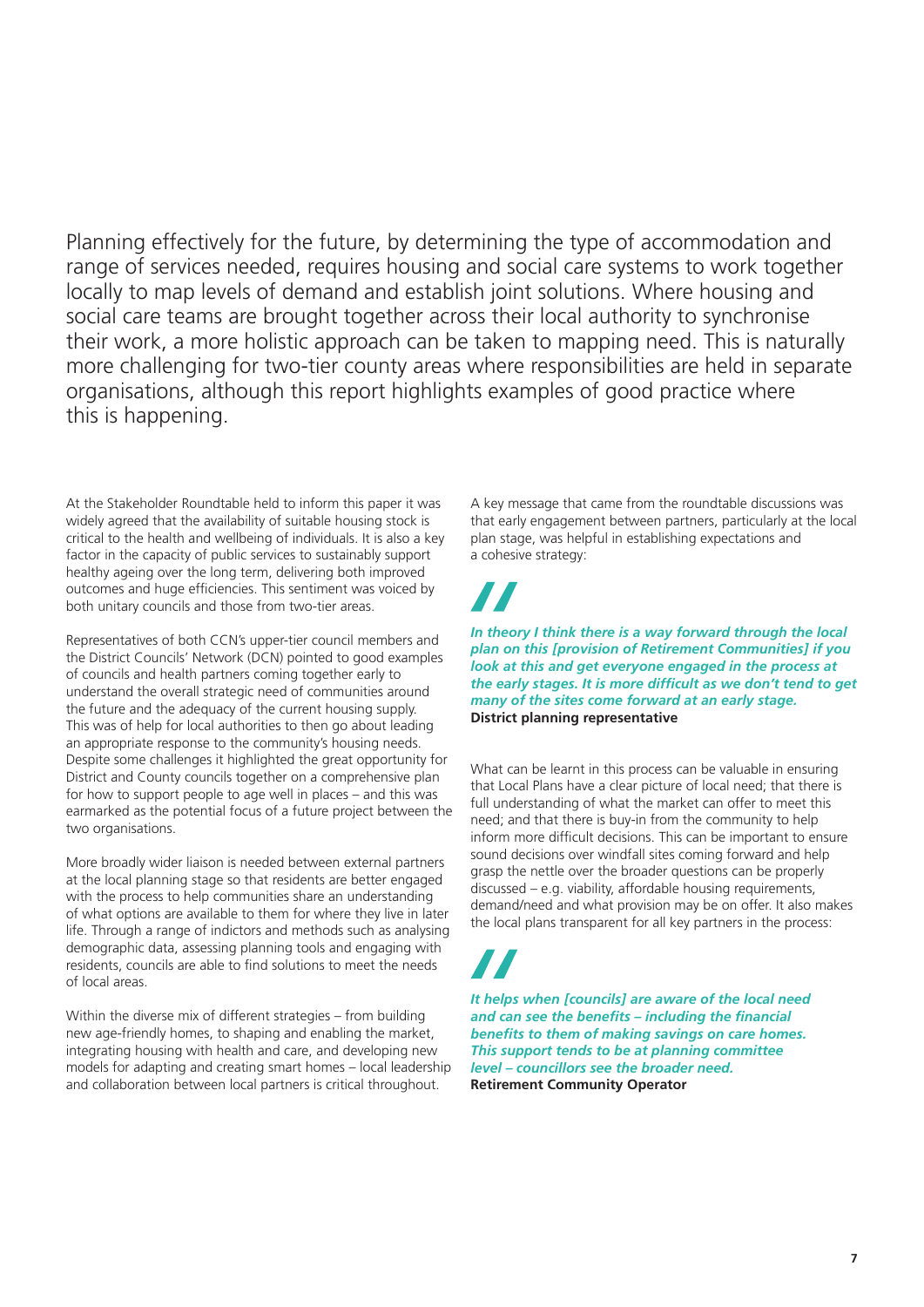**Below are two case studies of local County and District councils working together to effectively plan social care housing in their communities.**

# Case Study Stroud, Gloucestershire

**Inter-authority collaboration in strategically planning for retirement housing**

In Gloucestershire, County and District colleagues came together to develop a strategy for housing with support for older people which determined the types of housing the councils would focus on developing in each area over the next ten years. As part of this process a wide scale consultation was undertaken to ensure that older people and those with disabilities who have an interest in housing with additional support were involved with shaping the strategy. As well as establishing project support, integrated boards were created which ensured involvement from across the housing and health sector.

#### **Objectives of the strategy included:**

- To identify what housing with care is needed in each of the six districts of Gloucestershire.
- To identify opportunities to develop new housing with care schemes in each of the districts and take forward those that meet identified needs wherever possible.
- To identify opportunities to repurpose existing schemes or buildings to offer new opportunities for housing with care.
- To find new models of housing with care which will give sustainable solutions to the differing housing challenges experienced in each district.
- To find ways to support people to live in their own home wherever possible including adaptation of existing properties and identifying new models of care delivery.
- To review systems and processes that facilitate hospital discharge and leaving care home placements in the context of housing with care.
- To devise systems to measure effectiveness of strategy in meeting its aims from the beginning.
- To develop six District prospectuses which will showcase opportunities envisaged in each area.

### **The impact of collaboration has been seen over both the short and long term:**

#### **Short term**

The short term impact of the project was to raise awareness of housing with care. This included promotion of the model to potential residents and their families and also to practitioners who might refer to schemes. It has enabled a more strategic approach to the development of new schemes and given clear direction to providers of Gloucestershire's commissioning intentions.

The resulting engagement has enabled the council to more clearly evidence what appetite there is locally for housing which offers care, and as such will both inform housing providers of opportunities and inform planning strategies in each district.

#### **Medium/long term**

It is anticipated that the strategy will deliver significant cost savings to both health and the local authority over time as people are enabled to remain independent for longer and less use is made of residential care. A figure of £4.5m has been projected against the initiative, although the timescale for the saving has been flagged as a risk.

It is anticipated that there will be an increase of homes in each district but the numbers have not yet been calculated in any detail as the analysis work is at an early stage. Housing LIN estimates made in early 2017 showed a shortfall of housing with care in every district except Gloucester in a year and a shortfall in every area for 2035. Numbers vary from a shortage of 185 in Gloucester by 2035 to 566 in Stroud by that time.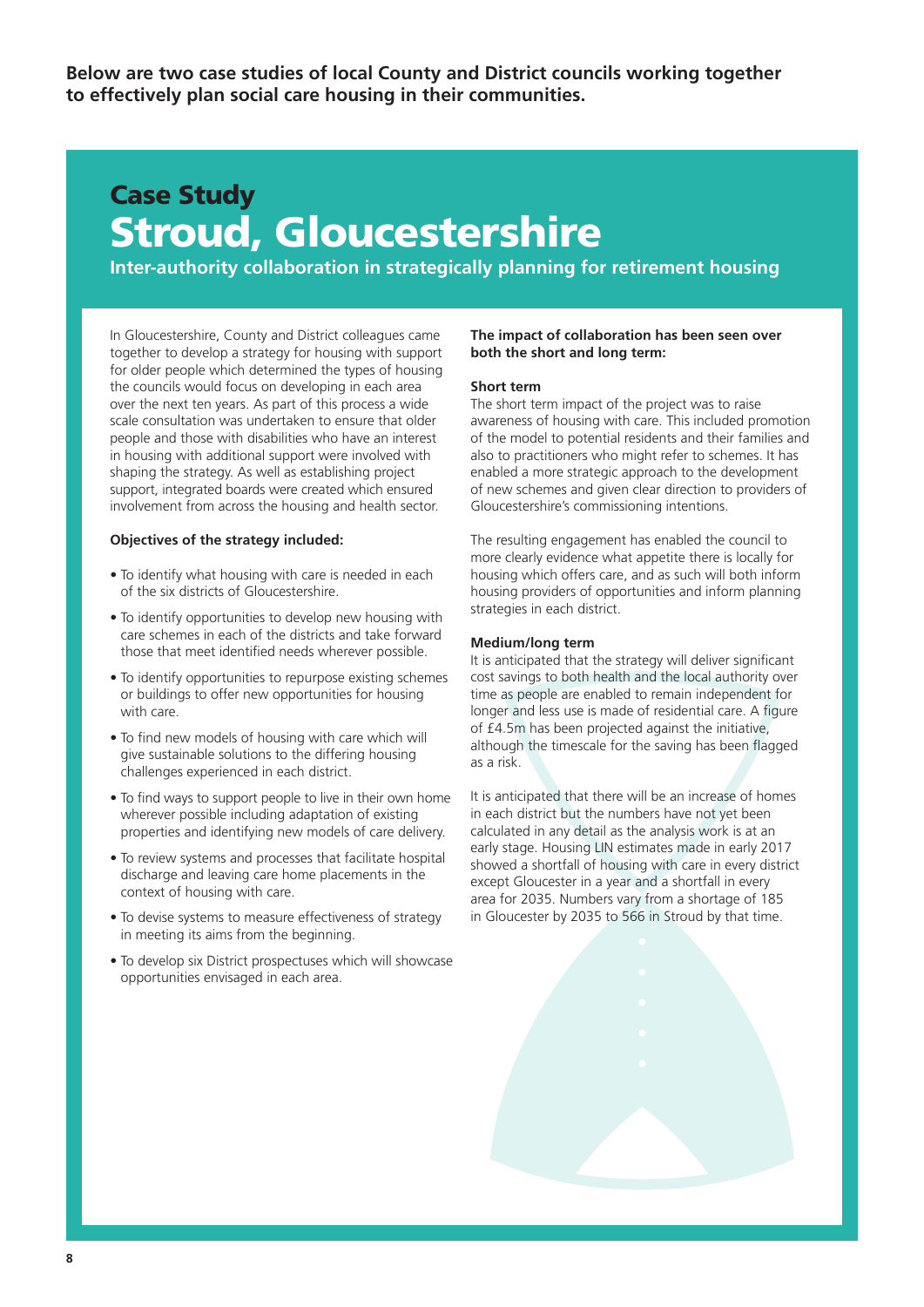# Case Study Stevenage, Hertfordshire

**Ensuring care and housing markets work together**

As with many sizeable towns, Stevenage has a rising older population. By 2030, the proportion of people aged 55 and above is expected to increase from 26.29% to 33.27% of the total population. People 'age' at different rates, regardless of the number of years they have lived, and some people need more services than others at different stages of their lives. Therefore there is a need in the area to recognise that a range of housing is required in different settings and tenures to meet the aspirations of older people, using co-production and connected lives principles wherever possible.

In response, SBC and HCC are developing a joint ten year 'Housing for Older People in Stevenage (HOPS) Strategy' to ensure that the care and health markets and housing markets are working together well. The HOPS Strategy has one strategic objective: **to enable healthy ageing for older people in Stevenage through the provision of a new housing offer.**

Drawing on a number of sources of information, including surveys and conversations with current and future older residents, service user forums and community groups, housing and social care professionals who work with older people in Stevenage, and local and national research, policy drivers and initiatives, the Project team have identified four key areas to focus their thinking on:

- **Development, standards and design:** ensuring mixed communities, flexible spaces, good design and high standards that older people will want to move to, close to facilities and providing features that matter to them. Balanced communities work better and keep people more active and engaged: people's needs change, but they may not want to leave their community and housing development must be sensitive to this;
- **Information, advice and technology:** finding ways of working better together to provide timely advice to people who need or wish to move in later life, and using technology to change perceptions and encourage earlier choices;
- **Support and assistance to help people move:** linked to the information and advice theme, people asked for practical help in accessing suitable housing, and for support both during and after the move. Forms, managing utilities and legal matters, packing and unpacking, and support to help people emotionally adjust to moving to a smaller property were all areas of concern;

• **Inter-organisational working:** joining up existing services in different statutory and voluntary organisations to better identify and support people to move earlier, more quickly and to settle well into their new home. A collective better understanding of the individual as a whole, what support is needed and who is involved with whom is looked for: using a place-based approach, people asked for a sharing of ideas, working together and keeping momentum going.

# **The strategy expects to achieve the following key outcomes:**

- An increased number of age appropriate housing developed in Stevenage across all tenures, but in particular through the SBC regeneration programme, and HCC's Extra Care and Residential Care development programmes;
- Older persons housing to be reflected in Planning Policy in the Borough, identifying requirements for accessible and age friendly development as a percentage of all homes built through the development processes of the next Local Plan;
- Strategic co-operation between SBC and HCC's assets, services and commissioning practices, particularly in relation to land and property use;
- Improved working with residents, families and carers, as well as the professionals who care for them, to ensure new homes are places where people want to live now and in the future;
- Clearer shared objectives between SBC and HCC, health services and the Voluntary and Community Sector, including an increased understanding of roles and responsibilities, and how services can be shaped to maximise efficiency and effectiveness to residents;
- Reduced pressure on all public services, and improved data management / sharing to measure and interpret quantitative and financial data, to identify what works well and where improvement could be made;
- The release of family housing back into the market across all tenures, reducing under-occupancy and over-crowding.

### **These outcomes are all intended to lead to:**

• A better quality of life for older people in Stevenage, including better health, care and social outcomes.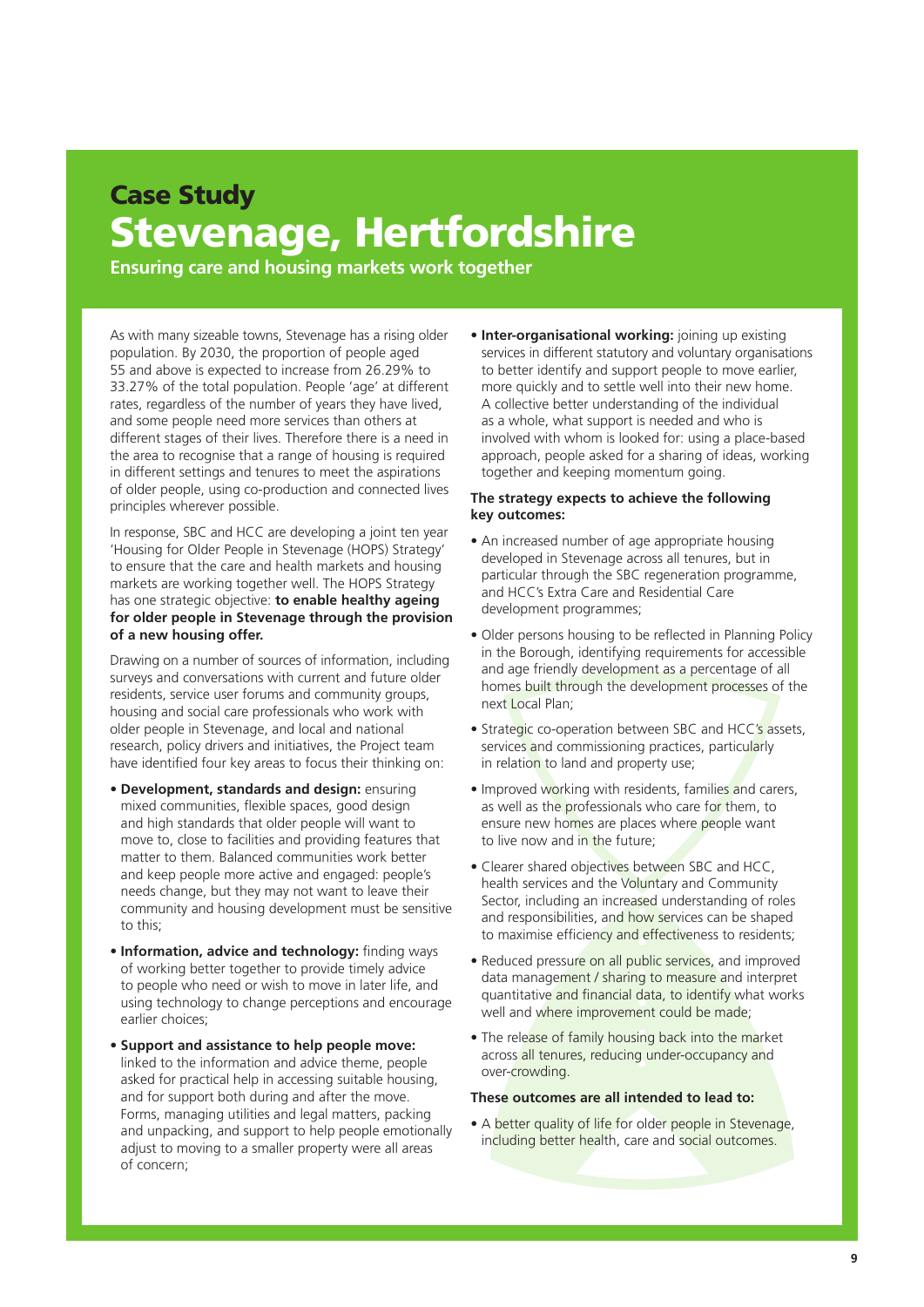# Section 2

# Increasing Retirement Community provision

**For those areas which choose to develop Retirement Communities offering care and support as an option which meets their population's needs, this next section explores how such developments can best be enabled in place. Much of the content in this section of the report is drawn from the Stakeholder Roundtable which brought together members from ARCO and CCN alongside representatives of the District Councils' Network (DCN). The discussion from the roundtable highlighted two main areas of concern:**

- **(a) how the concept of Retirement Communities should be properly defined consistently for professionals and the public; and**
- **(b) the challenges around balancing the differing drivers that determine the needs of providers and councils respectively, particularly where social care and planning services are delivered by different authorities.**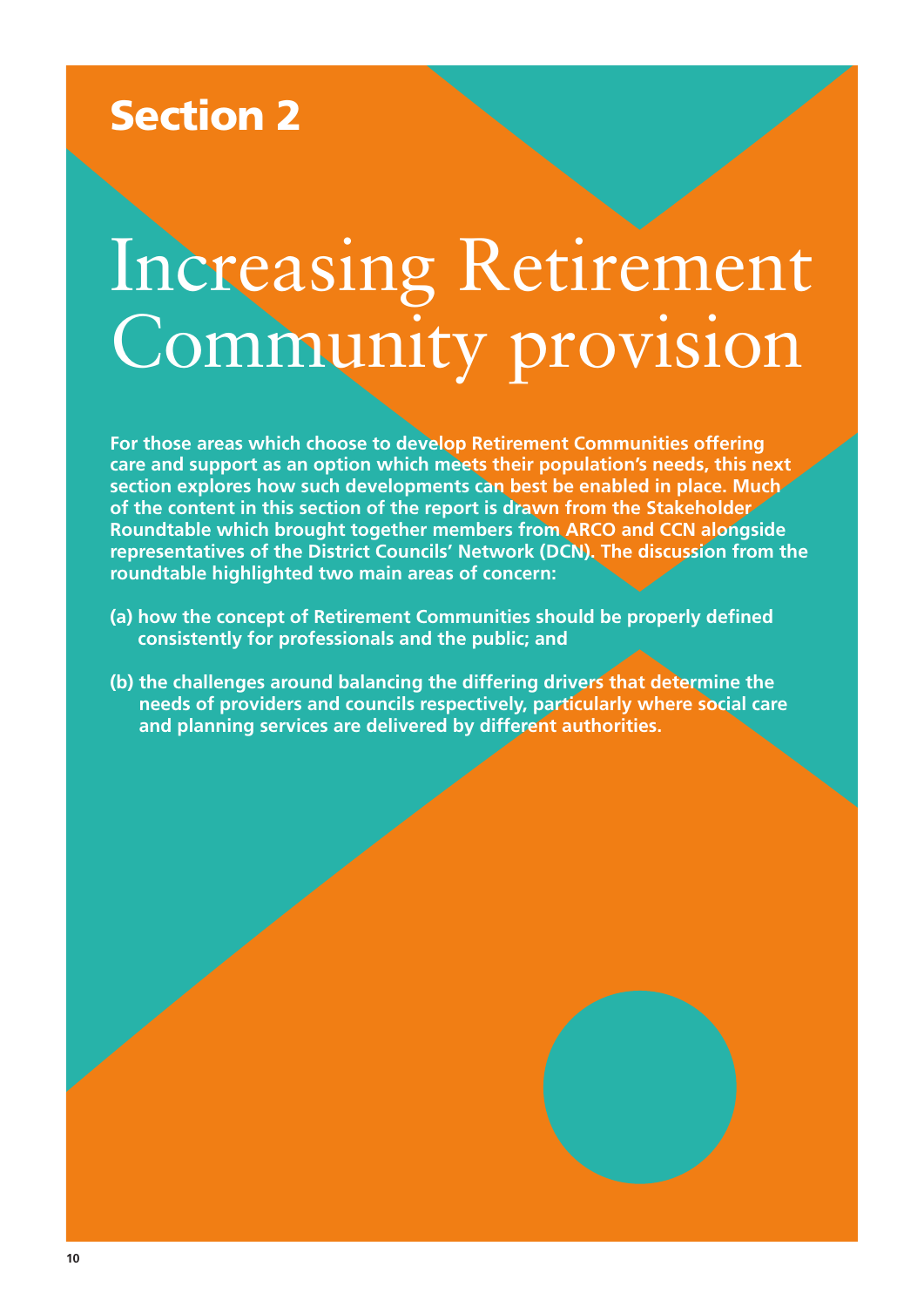# **Benefits of Retirement Communities and the ageing population**

Research has shown that Retirement Communities keep people healthy for longer, can reduce and even reverse frailty, and provide more effective and cost-efficient delivery of health and care.<sup>45</sup>

The Retirement Community model combines high quality housing options for older people with tailored support services. When delivered effectively it allows residents to rent or own their property and to maintain their privacy and independence as far as they wish, with the added reassurance of 24-hour on-site care staff available if needed. Retirement Communities sit in between traditional sheltered housing (also known as retirement flats, which have less extensive staffing and leisure facilities), and care homes, and can be in urban or suburban locations. The model offers on-site facilities such as restaurants, bars, gyms, craft or activity rooms, or allotments which offer easy opportunities for regular interaction and community which are essential to a healthy and happy retirement for many people.

As noted in the foreword to this paper, the ONS projects that as a society we will be living longer as the century progresses with the number of people aged over 75 projected to double in the next 30 years, likely living through longer stages of both healthy and less healthy retirement. At the roundtable it was agreed that there is already unmet demand for Retirement Communities to provide housing, support and care for older people in the UK.

Based on these predictions this is only likely to become even more pronounced as internationally the UK has less provision than similar countries – currently only 0.6% of over 65s in the UK live in Retirement Communities offering care and support, about a tenth of the level on offer in similar countries, with New Zealand and Australia being closer to 6%.

More recently, though, the housing-with-care sector has started to grow more rapidly, accounting for 75% of the planned increase in provision of older people's housing as it progresses towards its goal of providing for 250,000 people by 2030. Local authorities are naturally keen to support the market to deliver this ambition as doing so is intended to:

- help to tackle the housing crisis: releasing over 562,500 bedrooms in general housing.
- aid the health and care systems: delivering £5.6bn aggregate savings and improving efficiency in delivery.
- boost the economy: investing over £40bn and turning over  $f70hn$

But there can still be confusion about what a Retirement Community is and what it should provide which can create barriers to effective development at local level, and at worst may impact on whether this target is met.

4 https://www2.aston.ac.uk/lhs/research/centres-facilities/archa/extracare-project 5 https://www.arcouk.org/resource/housing-health-and-care

# Case Study High Wycombe, Buckinghamshire **Improving Health and Wellbeing**

Hughenden Gardens Village is located just north of High Wycombe town centre as part of the District Council's re-development of the former CompAir factory site. The two-hectare village has 260 mixed-tenure, fully-accessible one and two-bedroom apartment-homes with capacity for over 350 residents. Homes are self-contained and surround a village centre with 18 community facilities (including a gym, hobby room, bistro and greenhouse), landscaped terraces and 165 parking spaces.

The village's key partners are The ExtraCare Charitable Trust (a registered charity); Wycombe District Council; Buckinghamshire County Council; and Homes England. A S106 agreement ensured 120 homes were nominated for affordable shared-ownership through Wycombe District Council and the charity, whilst 88 homes were directly sold through leasehold purchase by the charity; a further 52 homes were available for affordable social rent, supported by a £1.4m grant from Homes England. Up to a third of residents within the village receive help with their care, supported through Buckinghamshire County Council who have nominated up to 80 care packages.

Building a successful and sustainable community on this scale required commitment. ExtraCare has a unique and holistic model where 'Home', 'Lifestyle' and current (or future) 'Care' needs are carefully and collaboratively considered with respect to every resident applicant, to ensure a balanced, fully occupied and sustainable community can be created.

Dependent on individual circumstances, the village can support residents with significant assessed care needs. A wellbeing service provides preventative health checks and advice on living a healthy lifestyle. A specialist supports residents with dementia, memory and mental health issues. The village also supports End of Life Care (linked to the Gold Standard Framework) and has a bereavement support network, supported by funding from Cruse Bereavement.

### **Key outcomes from ExtraCare's research with Aston and Lancaster University has found that, for ExtraCare residents:**

- Unplanned hospital stays reduce from 8-14 to 1-2 days;
- Overall NHS costs reduce by 38%

#### **Residents are also:**

- 75% more physically active than the wider community;
- Have 23% reduced levels of anxiety;
- Show reduced levels of isolation and loneliness 87% of residents 'never or hardly ever feel lonely.'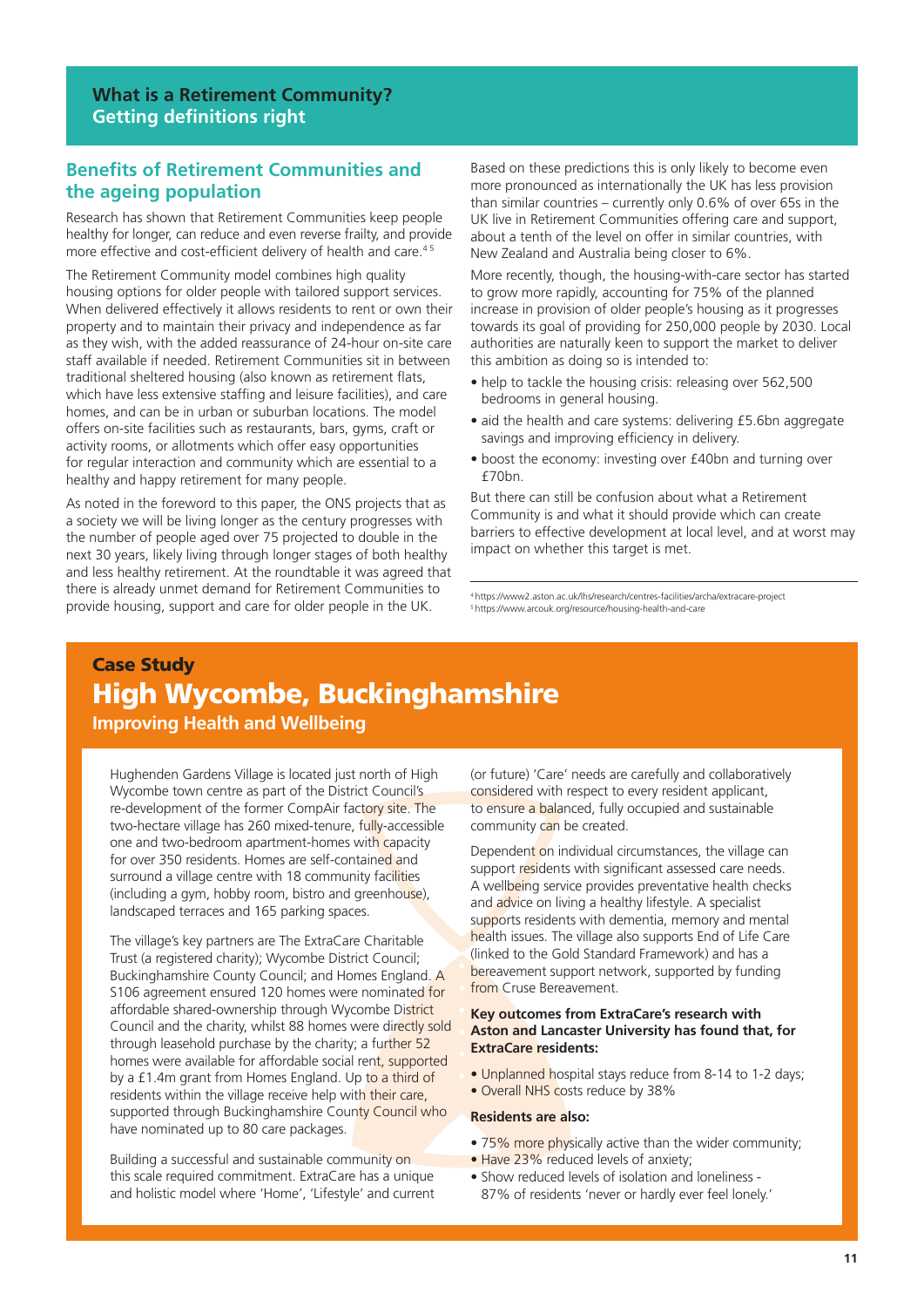# **Definitions**

There is broad consensus that the Retirement Community model could play an important role in helping to address the growing social care crisis. However, it has proved challenging finding an agreed definition as to exactly what level of social value such a model should be expected to provide so new developments can be classed as such within the planning system.

This is in part due to an emerging variety of potential models situated in mid-points between living independently within one's own retirement housing at one end of the spectrum and the more intensive care and support delivered within a care home at the other. These represent the two traditional models which the existing regulatory framework is built around. This is why ARCO produced a clearer definition of how these might be better incorporated under the broad term 'Retirement Community' (as described in Fig. A) so that the common beneficial aspects of these different settings can be better understood and aspired to.



One of the sector's biggest challenges is that the absence of a clear definition makes it difficult for policymakers to come up with sector-specific recommendations. Different parts of Government use at least ten different terms to describe the sector (see panel).

| Panel 1 - Terms in use to describe the Retirement Community model |                    |    |                        |  |
|-------------------------------------------------------------------|--------------------|----|------------------------|--|
|                                                                   | Assisted Living    | 6  | Later Living           |  |
|                                                                   | Close Care         |    | Retirement Living      |  |
|                                                                   | Extra Care         | 8  | Retirement Villages    |  |
| 4                                                                 | Housing With Care  | 9  | Senior Living          |  |
|                                                                   | Independent Living | 10 | Retirement Communities |  |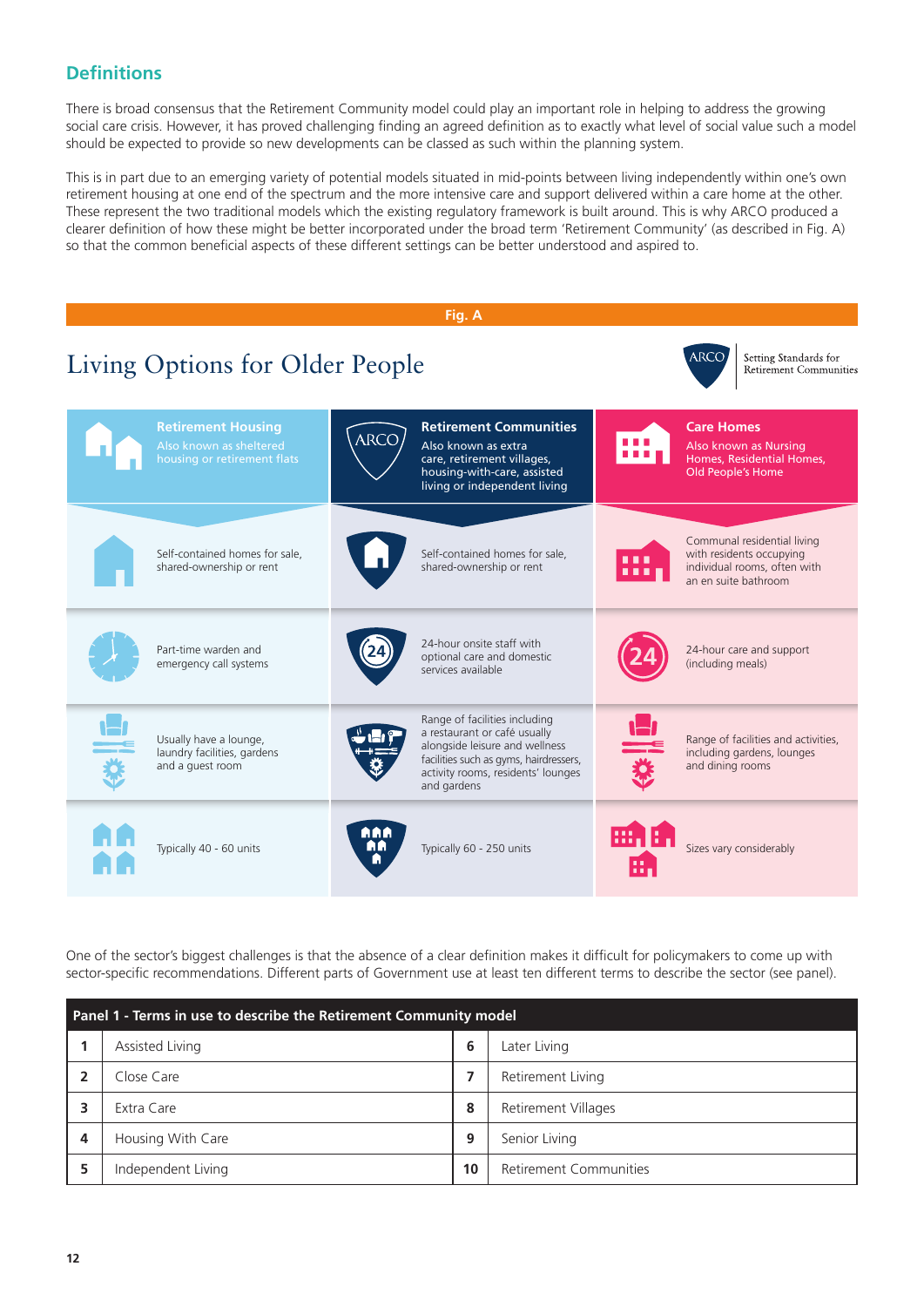These terms are also too often confused with different living options for older people such as 'retirement flats/sheltered housing' and 'care homes', which may be understood more widely and/or narrowly in different professional contexts (e.g. social care, housing, health, planning) meaning it is not always clear that people are talking about the same thing when using them without context.

At the same time, though, as many people often still best understand a dual model between retirement housing and care home, the additional complexity of so many terms can often fail to adequately distinguish between different models of older people's housing. This failure to keep up with a rapidly evolving sector is also causing detriment for consumers who often struggle to locate the right provision in the wider social care and housing landscape.

Of course the boundaries between these three categories will still be somewhat blurred. It is important that professionals looking at commissioning consider deeply what a good Retirement Community provider will be offering. Fig. B contains a list of criteria suggested by a provider attending the roundtable that should represent the minimum standards to be met for a Retirement Community proposal to be eligible for C2R classification.

#### **Fig. B**

# **Potential criteria that should be met for C2R Classification**

Suggestions on how criteria for C2R classification could be introduced were made by operators themselves at the roundtable to inform this paper. While this may seem surprising, there was agreement between both operators and planners that Retirement Community operators could at times be seen with suspicion and suspected of wanting to 'sell and move on' rather than remain the operator for many years to come.

To increase confidence in the long-term operational nature of plans, suggestions for criteria were made that would clearly define planning applications as being within the C2R classification. These included:

- **1** Retention of the freehold of the development (or retention of a clear long-term financial interest through some other means) so that they are responsible for its long term operation and ultimately its success as a business. As one operator put it: "Retaining the freehold differentiates Retirement Community operators from C3 developers who sell the last unit and disappear never to be involved in the development again".
- **2** A developer must provide substantial communal facilities, including leisure facilities, dining facilities and offices for staff and treatments.
- **3** Meals should be available to residents, enabling them to have access to nutritious food even if they were unable to cook for themselves.
- **4** Staff would need to be available on site 24h per day.
- **5** To cater for the increasing social care needs of residents, a CQC registered domiciliary care agency should be based on site. There would also be regular CQC inspections confirming the quality of the care being provided. These reports are available for inspection. The care would be provided either by the operator themselves, or in close contractual partnership with a high quality partner.
- **6** The provision of high levels of service should be detailed in the lease, meaning staffing levels, meal services etc could not be withdrawn.
- **7** Age restrictions in place could be higher than age 55: As the average age of entry into Retirement Communities was in the late 70s, age restrictions of 65 would be acceptable (provided there were scope for the local authority to agree younger residents e.g. those in need of care at a younger age or partners of older residents).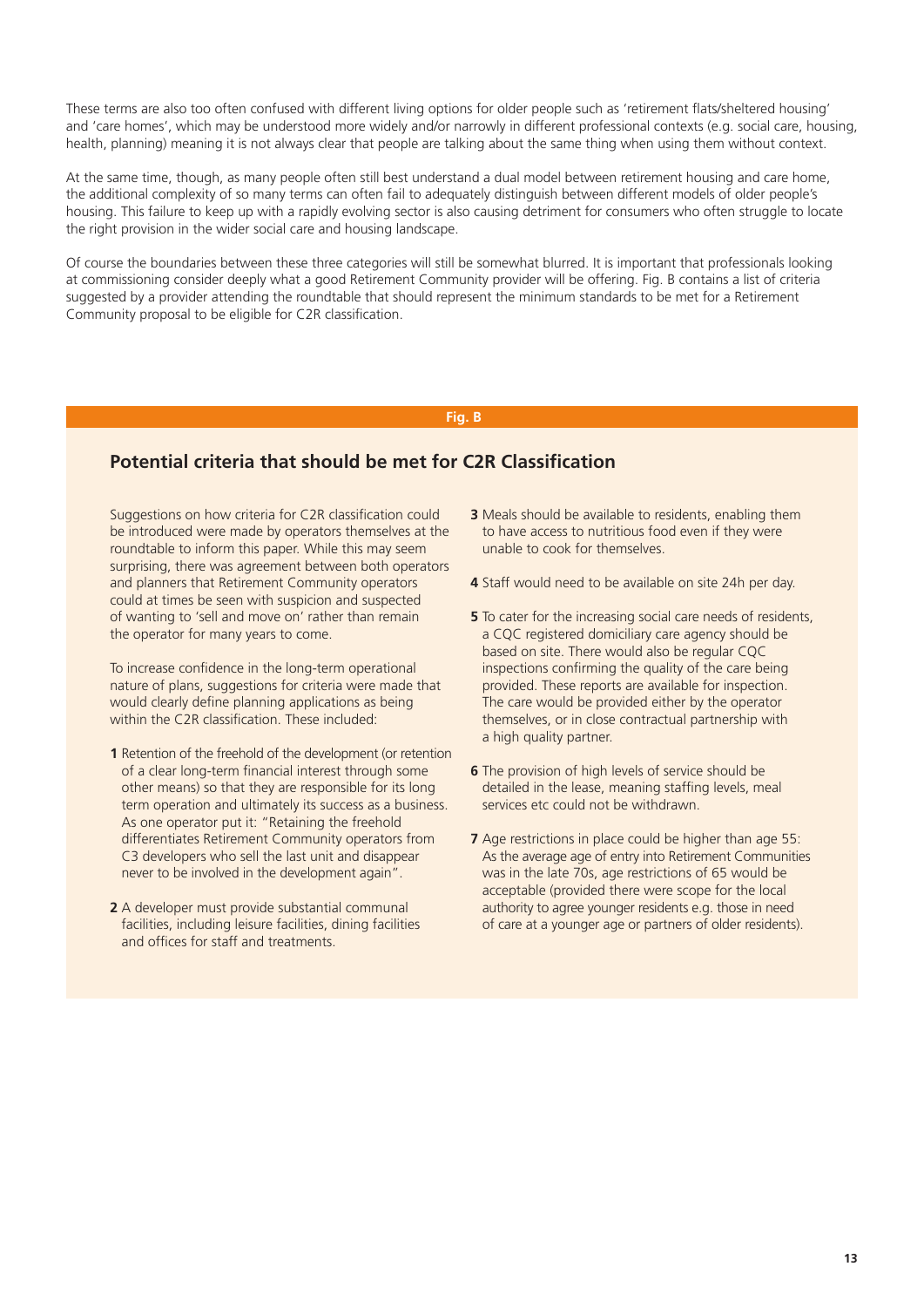# **Planning categories**

A major challenge to increasing the stock is that the planning system currently lacks consistency in how Retirement Communities offering care and support are classified, planned for and delivered (as the element of care and support delivery is often overlooked). This partly relates to the issue around definitions described above. The importance of better defining what constitutes a 'Retirement Community' stretches beyond good practice and helps add wider clarity into the market of what is deliverable and expected.

As has been shown, Retirement Communities have emerged to bridge the gap between what has traditionally be seen as a retirement housing and a nursing home. This offers multiple benefits – both for individual citizens and for the state – by allowing residents to more securely plan for potentially needing care in their old age on a graduated basis rather than reaching 'cliff edge' where they need to move from home to institution at a time in their life where this can often be far more traumatic and costly.

However, planning law operates according to the Town and County Planning (use classes) Order 1987 which still encourages viewing provision in binary terms (see Fig. C). This creates confusion which ultimately makes establishing Retirement Communities a more laborious and fraught process for legitimate providers of Retirement Communities – this is necessary though as unclear definitions can also encourage developers to game the system in order to attempt to seek favourable planning concessions for a limited outlay to make their housing development appear to offer 'extra care'.

 **Fig. C**

**Currently, planning applications to create retirement housing are likely to be considered as either category C2 covering "residential institutions", or C3 which is "dwelling houses".**

# **Use Class C2 is defined as a residential institution as follows:**

"Use for the provision of residential accommodation and care to people in need of care (other than a use within a class

C3 (dwelling house)). Use as a hospital or nursing home. Use as a residential school, college and training centre."

# **Use Class C3 is defined as a dwelling house as follows:**

- C3 (a) those living together as a single household a family
- C3 (b) those living together as a single household and receiving care
- C3 (c) those living together as a single household who do not fall within C4 definitions of a house in multiple occupancy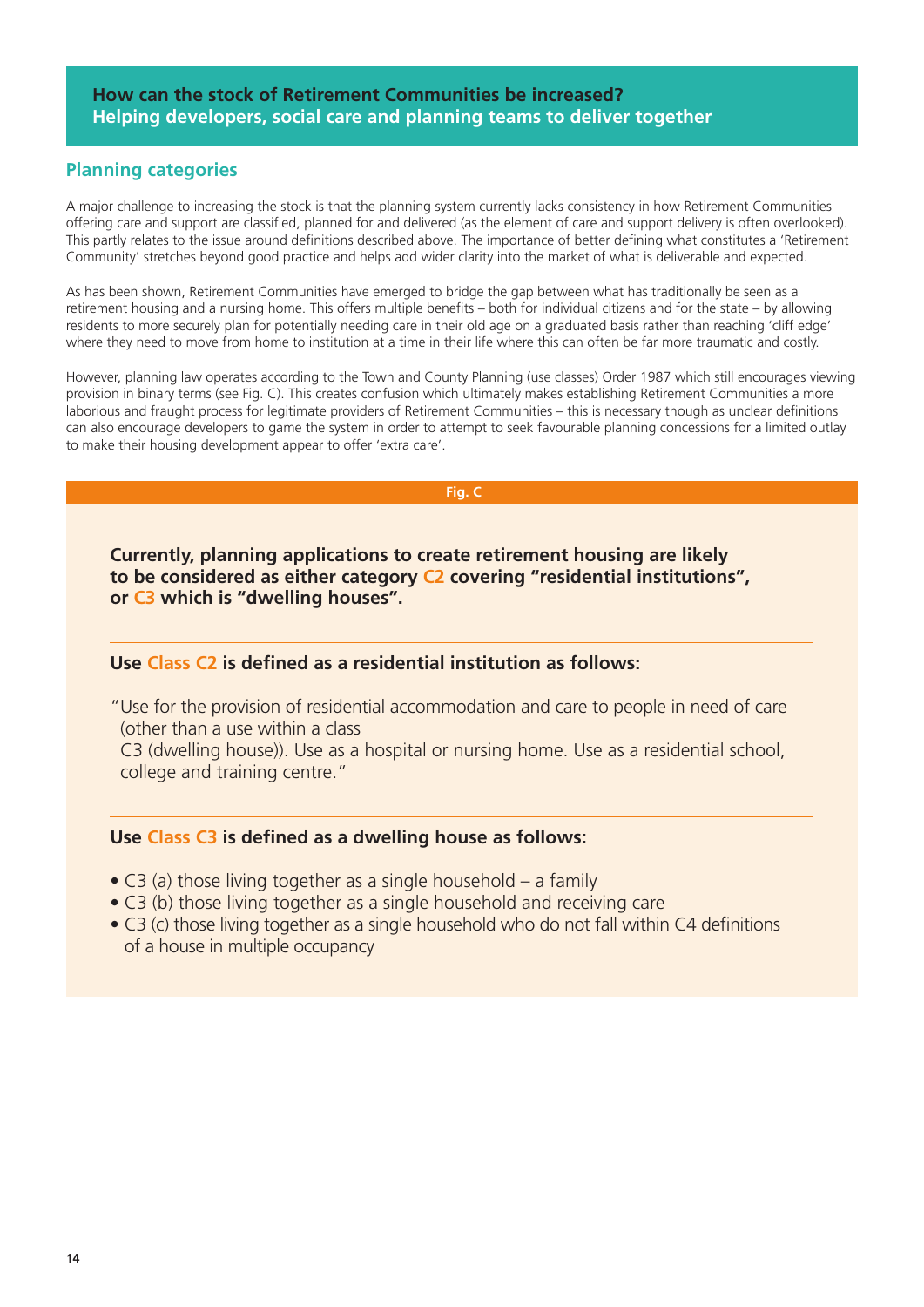Planning categorisation matters to developers and to local authorities. By classing a building as C2 it results in significantly lower Section 106 contributions being charged – due to the overall social and community benefits such schemes provide – as well as potentially including exemption from certain requirements such as the provision of affordable housing (although many Retirement Communities run by housing associations incorporate affordable housing as part of their mix of provision in any case). Naturally this means that local authorities are alert to what they may perceive is inappropriate promotion of what are in effect C3 schemes as C2 schemes to try to avoid higher S106 contributions.

The difficulty with classifying a Retirement Community in these terms is that the intent of this provision is to holistically combine elements of both C2 and C3. In practice this means that usually on arrival residents will occupy an individual property in the same way as any private dwelling house under class C3. But over time, as they become more infirm, the option to receive care either within their own premises or on a residential basis on-site, begins to blur the boundaries towards class C2. This means that whilst the provision of care is crucial to Retirement Communities, they cannot guarantee that every resident will receive a given number of hours of care a week. Data from ARCO's members does however show that over time over 50% of residents use the onsite care facilities.

In addition, two thirds of Retirement Communities in the UK are currently provided on an affordable basis by housing associations or not for profit operators, yet these too can face challenges in being appropriately categorised in the planning system even where they have been planned or commissioned in partnership with social care authorities.

# **A new planning category?**

One of the ideas proposed in the roundtable was whether Retirement Communities should be granted their own planning category (for the purposes of this report to be called 'C2R'). Prospective C2R developers would need to demonstrate they meet very clear and demanding conditions for this to be effective and to give local authorities certainty that this was not yet another loophole which developers were exploiting to avoid making a fair contribution. This could provide the flexibility in local plans to be considered in place of either C2 or C3 allocations.

The last section provided an indication of the clear responsibilities which a reputable Retirement Community provider should commit to adopt in order to help distinguish them from private developers of retirement housing. Principal among these providers should be able to meet the following criteria to demonstrate their intent:

- agreed retention of the property's freehold for a period of time or other clear long-term interests on site;
- a demonstrable intention to providing ongoing services;
- adequate space in the development allocated to communal space for activities and social interaction;
- the provision of CQC registered care and 24 hour onsite staffing;
- agreement to a mechanism to ensure compliance with these criteria on an ongoing basis.

What this report proposes is that subject to meeting such criteria as deemed necessary a developer would be eligible for C2R. The advantage is that C2R would provide a clearer distinction between C2 and C3 for local authorities and developers by helping categorise developments which currently too often sit in a grey area and create a degree of disagreement and legal wrangling.

Of course there will still be challenges. For instance for larger housing/mixed-use allocations, requiring some parts of the site to be set aside for retirement/care/extracare uses is relatively straightforward. Indeed this model can be more favourable for local plans as it is adaptable and flexible – local authorities need to think less about 'specialist accommodation' and can plan more sensibly and pragmatically knowing that this model will meet the needs of people with varying levels of need. However, how far this model should then be classed as 'care' accommodation and benefit from concessions attached to C2 status is less clear – containing the potential for care accommodation to be built does not (in itself) mean that such a site will necessarily be delivered and operated – an operator must be found to do this.

There is also potential to agree reduced S106/CIL contributions (as appropriate) or an alternative form of contribution including some element of in-kind provision, but it should be remembered that affordable retirement and care housing is a huge and growing need, so inappropriate attempts to avoid affordable housing contributions (through badging C3 schemes as C2 schemes) can be unhelpful. It is, though, encouraging that affordable Retirement Communities (often referred to as 'extra care') have already become the largest and best established part of the sector leading to many councils already reviewing whether they can offer their own landholdings for retirement/care accommodation.

However, this can create political tension – particularly in two-tier areas – if the value that can be obtained for a site is lower than could be achieved through normal market housing. It is also worth remembering that the infrastructure, care, and communal areas provided in Retirement Communities do have their own costs which general housing does not – and that these need to be reflected in viability calculations.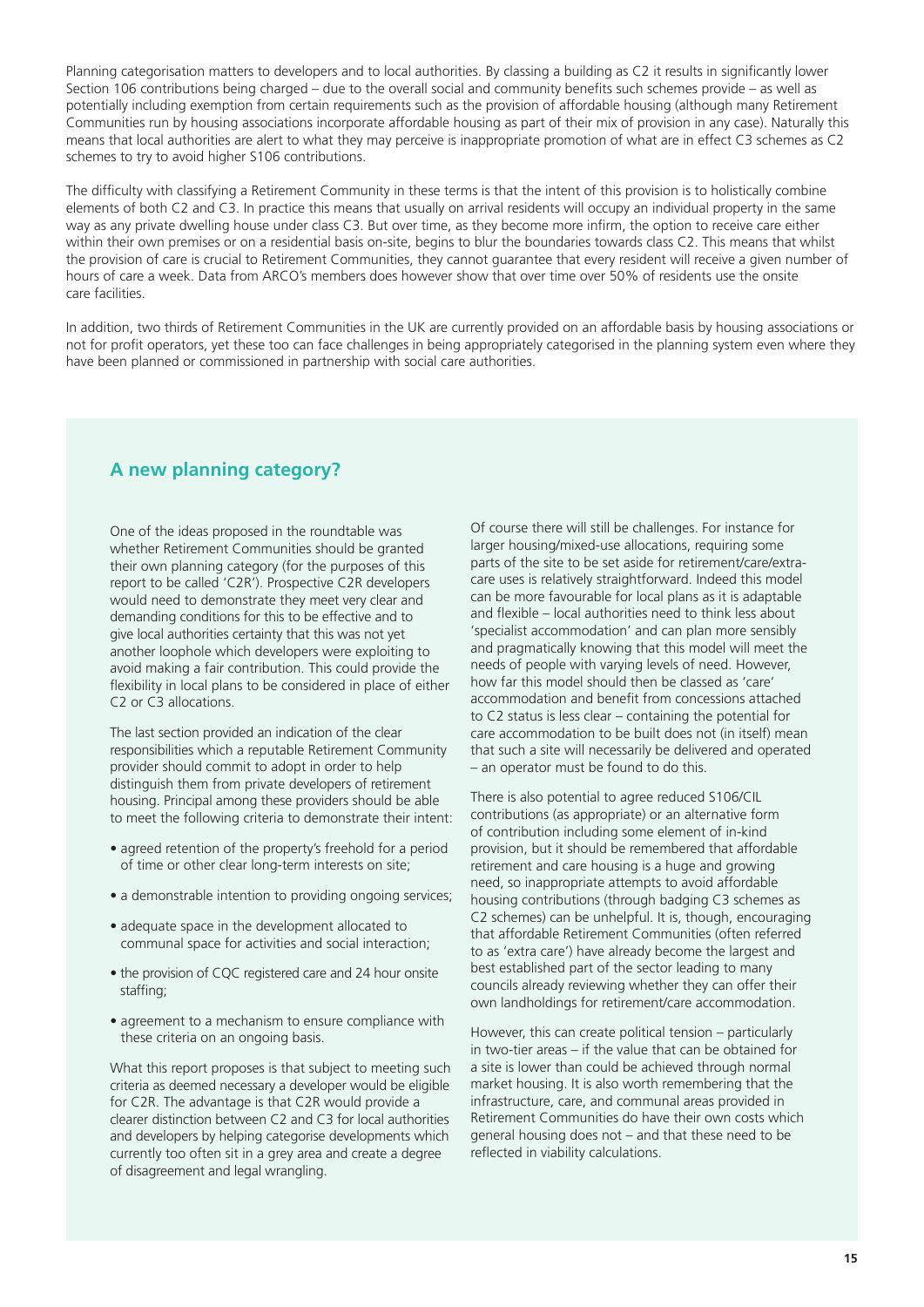Case Study Runnymede, Surrey

**Effective planning support in action**

A good working relationship with a local planning authority does not arise simply because the applicant gets their own way and planning permission is granted swiftly. Although these are desirable outcomes for any planning application, a good working relationship is built on respect, courtesy and good communication. In Runnymede, with a challenging Green Belt site, developer Audley Villages were supported by a forceful planning officer who with great efficiency and courtesy helped refine their proposals and guide the provider to a unanimous decision to grant planning.

The site had been the Brunel University campus and previously the Indian Engineering College. It was in close proximity to a number of important listed sites including the Royal Airforce Memorial and the Magna Carta memorial. The site was considered to be of high conservation and landscape value.

The first meeting to take place was with the planner where Audley presented its model of care and initial brief for the site. They then met with the local councillors and with their guidance and that of the planning officer, developed their designs.

The proposals were then examined by the conservation and design officer and warmly welcomed. As the scheme developed, Audley met with virtually every interested party to make them aware of the benefits that their scheme would bring to the area. Public exhibitions were also held. As a result of the extensive consultation, residents, planners and politicians took ownership of the scheme and supported it through to planning committee.

It is clear that the local council want to continue their engagement with Audley and will contribute to the project's future success. The scheme granted planning was for 129 units of accommodation. The planning was submitted as two applications, the first for 79 units and all communal facilities and the second for 50 units.

# **Planning for the needs of everyone in the community**

Councils have to make decisions, within the bounds of planning legislation, where long-term advantages of minimising the burden on social care services in years to come are often set against the benefits of development and growth. Achieving the right balance can create challenging decisions for all types of local authority. But in two-tier local authority areas these tensions can be particularly exacerbated as these competing responsibilities sit across two separate agencies. District councils will be balancing a great range of interests in meeting the future housing and place needs of their communities, giving more attention to the growing numbers of older people in their areas as the local, regional and national population ages. Meanwhile

County authorities are looking at models of extra care as a vital means of managing the costs of an already fracturing social care system set to face increased demand pressure in years to come, seeing them as needing priority in local plans at least until the unmet need for the provision that currently exists, feels like it is closer to being met.

That said, the difficulties councils have in ensuring an adequate supply of appropriate retirement/care accommodation are not new. The costs of such developments can be significant and are frequently higher than 'standard' residential accommodation. Central locations which have good access to public transport,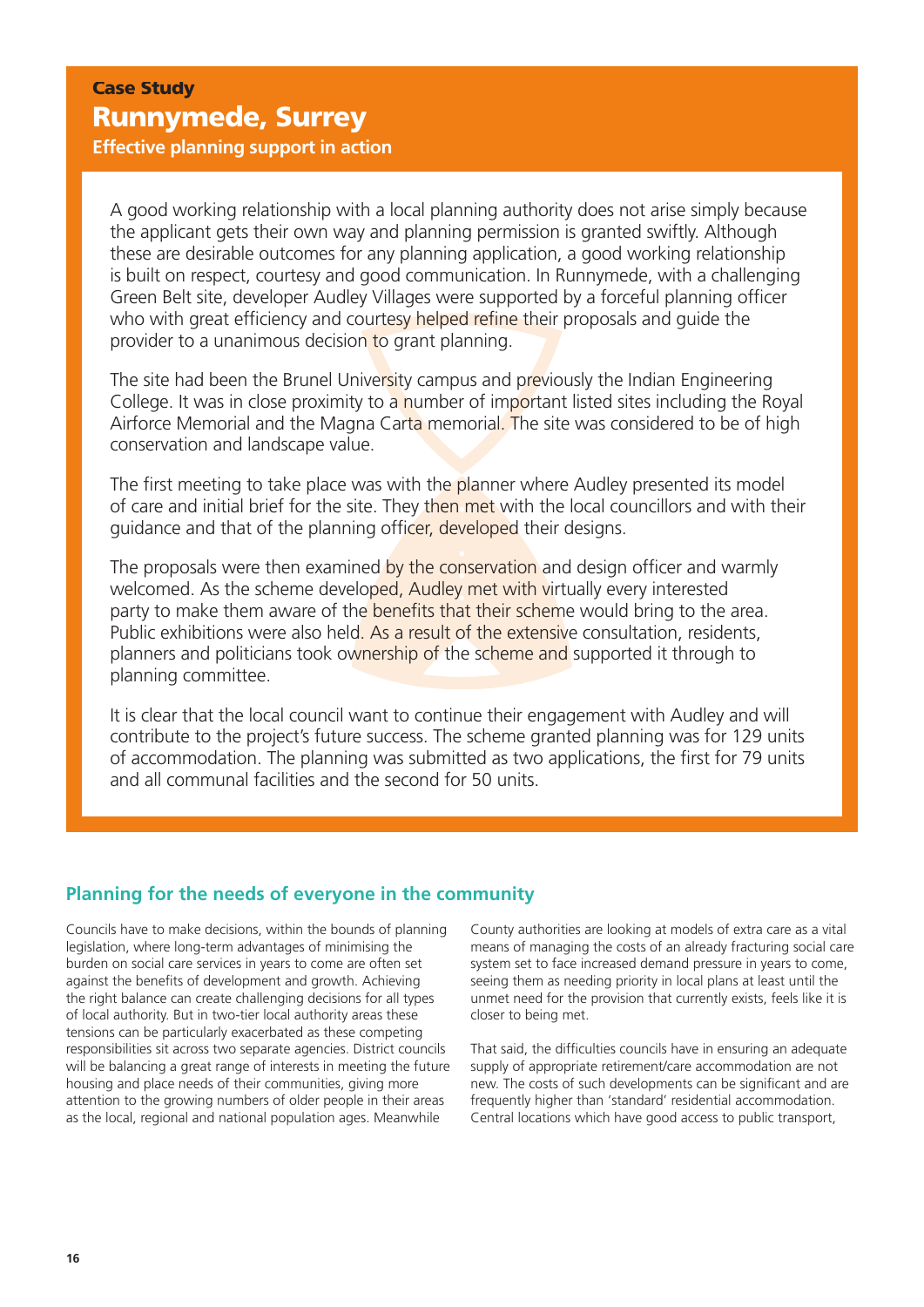healthcare facilities, local shops and other community facilities are much sought-after. But for the same reasons they are also attractive to standard residential developers.

Both County and District local authorities are committed to working together in the collective interest to deliver the best communities for their residents. But when faced with the sort of trade-offs described in this paper it is important that collaborative decisions are guided by wider Government policy to incentivise prevention. The new guidance on older people's housing issued in June 2019 is an important first step but it does not go far enough in recognising the central role of suitable housing provision in driving down demand for social care. County Councils need to be sure that a growth in their population likely to need social care will be properly funded both now and in the future – and the new Prime Minister has already indicated that social care is a key priority for his administration.

Similarly the needs of localities that forego S106 income from commercial development in order to support the wider long-term objective of social care must be supported appropriately. In order to ensure their decisions are as balanced as they can be, District councils must be assured that the needs of their residents will be adequately balanced to the benefits housing a Retirement Community will have for the wider county. This could easily be achieved by the Government providing a central pot to support such developments within the planning system to help ensure District councils do not lose out on vital S106 income as a result of making a decision which helps residents across the wider county.

# Case Study Chipping Norton, Oxfordshire

**Commissioning a Registered Provider for extra care projects**

Chipping Norton was procured as one of two extra care schemes by Oxfordshire County Council in May 2018. The County council acknowledged the growing population of older people and sought to appoint a Registered Provider to work with them to provide for the specialist needs of the communities in Oxfordshire. The procurement process was efficient and effective without the repetitive and protracted submission, clarification and resubmission processes that can be both costly and typical of such procurement processes. The procurement documents were clearly set out which enabled Housing 21 to submit a strong proposal for the delivery of extra care in both locations. After a short series of discussions and a visit to a recently completed Housing 21 scheme, the contract was awarded in July 2018.

In this case the County were in ongoing dialogue with the District over both planning and housing. The Chipping Norton site had been identified in the draft West Oxfordshire Local Plan 2031 – despite it currently being agricultural land – and outline planning consent for an 80-unit extra care scheme had already secured. Likewise, a suite of legal documents – including a nominations agreement – had been included in the tender pack.

Clear collaborative working between the County and District councils was also evidenced by the availability of Oxfordshire Growth Deal funding for the scheme which enabled Housing 21 to have certainty over delivery sooner. The appointment of the contractor has now been finalised it is anticipated the development of the site will commence shortly.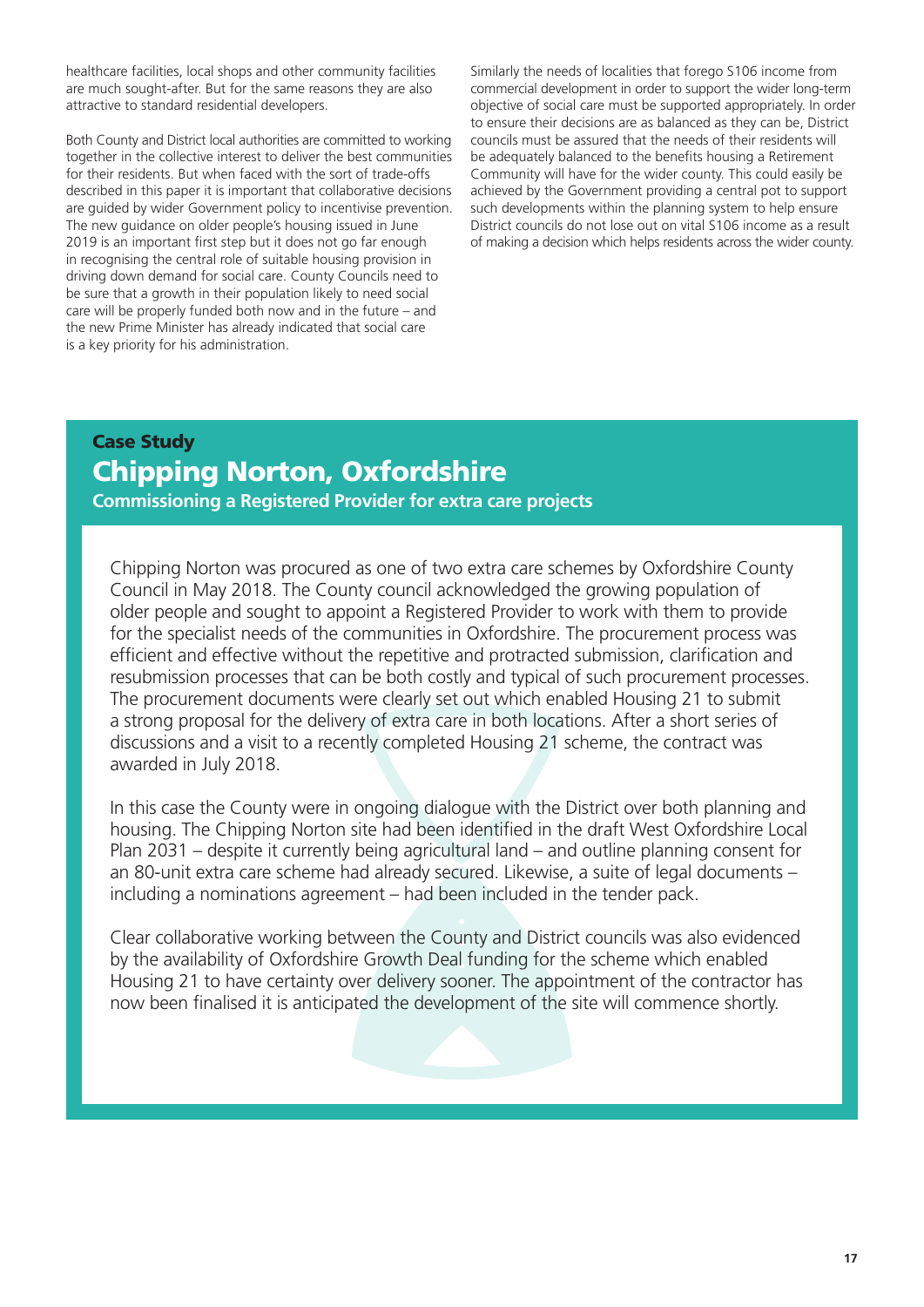# Recommendations

**This report has explored how Retirement Communities can play a part in helping to meet the social care needs of older people in the context of an ageing population and a growing demand for more housing options for those later in life. But it has also highlighted some of the barriers to increasing the amount of this provision across the country to levels which already exist in comparable countries elsewhere in the world. These issues are common to all types of local government but can prove particularly cumbersome for authorities in two-tier areas where social care and housing functions are spread across separate organisations.**

**However, this project has also exposed the huge opportunities that County and District councils have to work together to achieve positive health outcomes for people as they age in the community. To help realise these opportunities, the CCN and DCN now intend to work together further with the wider sector on a future project to support and promote models that can bring together the whole housing and health landscape in ways that improve residents' lives.**

**In the meantime, the recommendations below are designed to address some of these barriers and ensure that Retirement Communities offering care and support are a viable and desirable option for development in all parts of England.**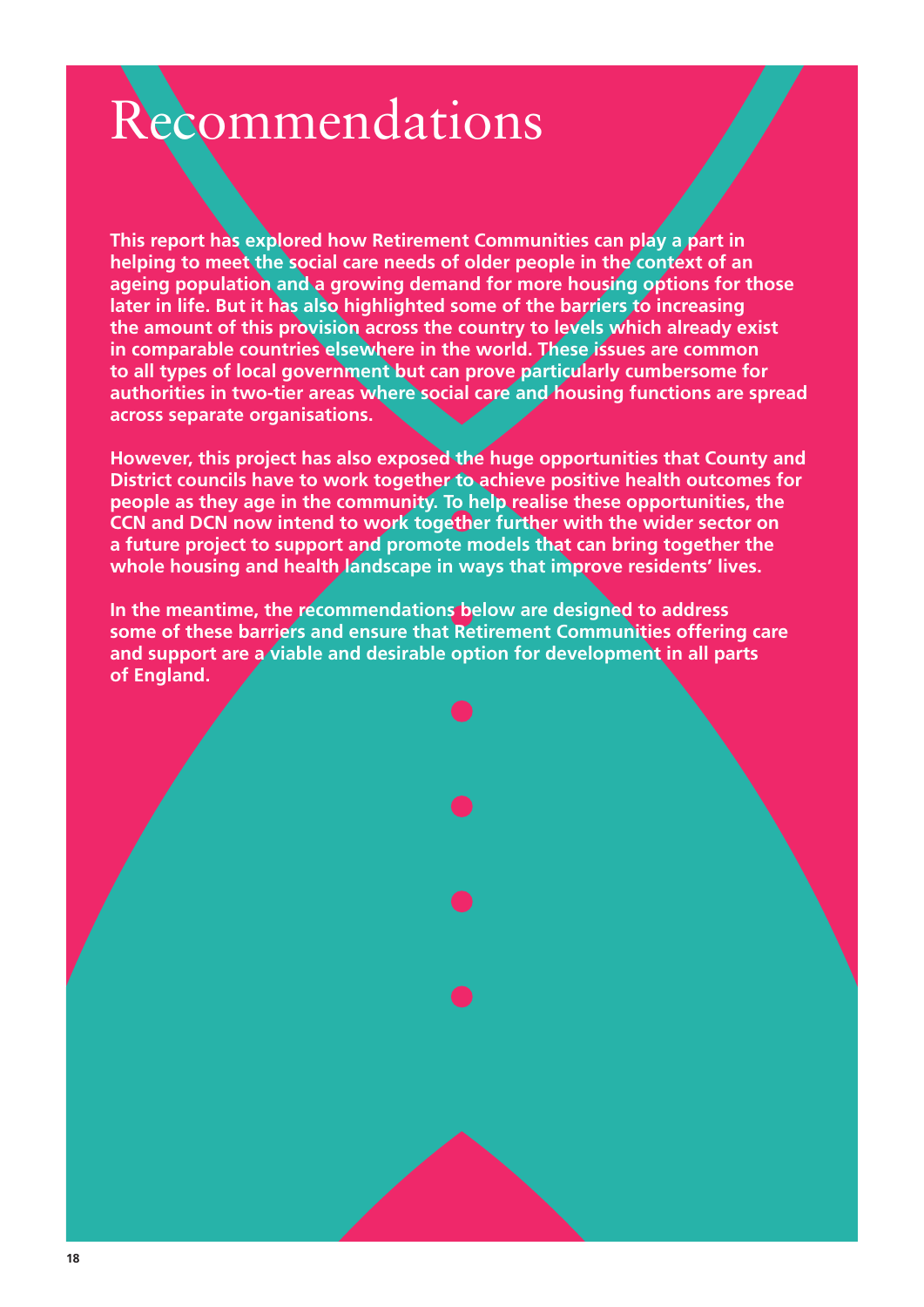# **1 Establish a comprehensive government task force Review on meeting the current and future housing and care needs of people as they age in communities and the economy**

This report has set out some evidence of the potential to grow the Retirement Community model to help meet an escalating demand for social care. However, it represents only one part of a wider need to assess the overall provision of housing and care options for older people. All partners including ARCO, CCN and DCN urge the Government to take steps now to understand the current and future housing needs of older people and it is recommended that a comprehensive Review of this matter is established as soon as possible to dovetail with the wider consensus which is being sought on a long-term solution for social care. The subsequent recommendations below, as well as being worthy of policy action in their own right, are all matters which the task force (which should include representatives of local government, MHCLG, DHSC, DWP, the Treasury and representatives of the Retirement Community sector might reasonably include within its remit for consideration.

# **2 Use consistent language to describe 'Retirement Communities'**

Provision which fuses housing with care has become more prevalent in recent years, but the language used to describe such provision seems to have evolved organically in different sectors – with at a number of different terms being used, often interchangeably. This can create confusion when different professionals need to talk to each other and, at worst, risks misunderstandings which can delay or even derail development.

This report has articulated a case for using 'Retirement Communities' as a preferred term, but ultimately government should ensure it speaks consistently with the same language across all sectors involved in delivering housing with care – including operators and local authority housing, planning, social care, economic development teams and investors.

# **3 Designate a new planning use class for Retirement Communities**

Historically, housing for older people has mainly been viewed as a binary system of age restricted housing against institutions such as care homes. However, despite more sophisticated options combining on-site housing and care having emerged, the current planning system has limited scope for recognising the potential wider benefits of such developments for local communities. In order to limit gaming of the system and reduce lengthy disputes (or even litigation), the Government should consider introducing a new planning use class 'C2R' for Retirement Community developments.

Developments applying for C2R status would need to adhere to strict criteria in order to meet the definition 'Retirement Community' as described in this report. Further detail on related options would need to be worked out through consultation with all partners.

# **4 Introduce annual inspections of Retirement Communities built under C2R**

A new use class will only be viable if there are sufficient checks in place to ensure that Retirement Community operators are delivering in the way that is intended under C2R status through an annual inspection to validate that they are offering high quality care and meeting ongoing criteria set out for C2R providers. It is clear though that a source of funding for these inspections needs to be identified to avoid adding to the financial burdens faced by councils.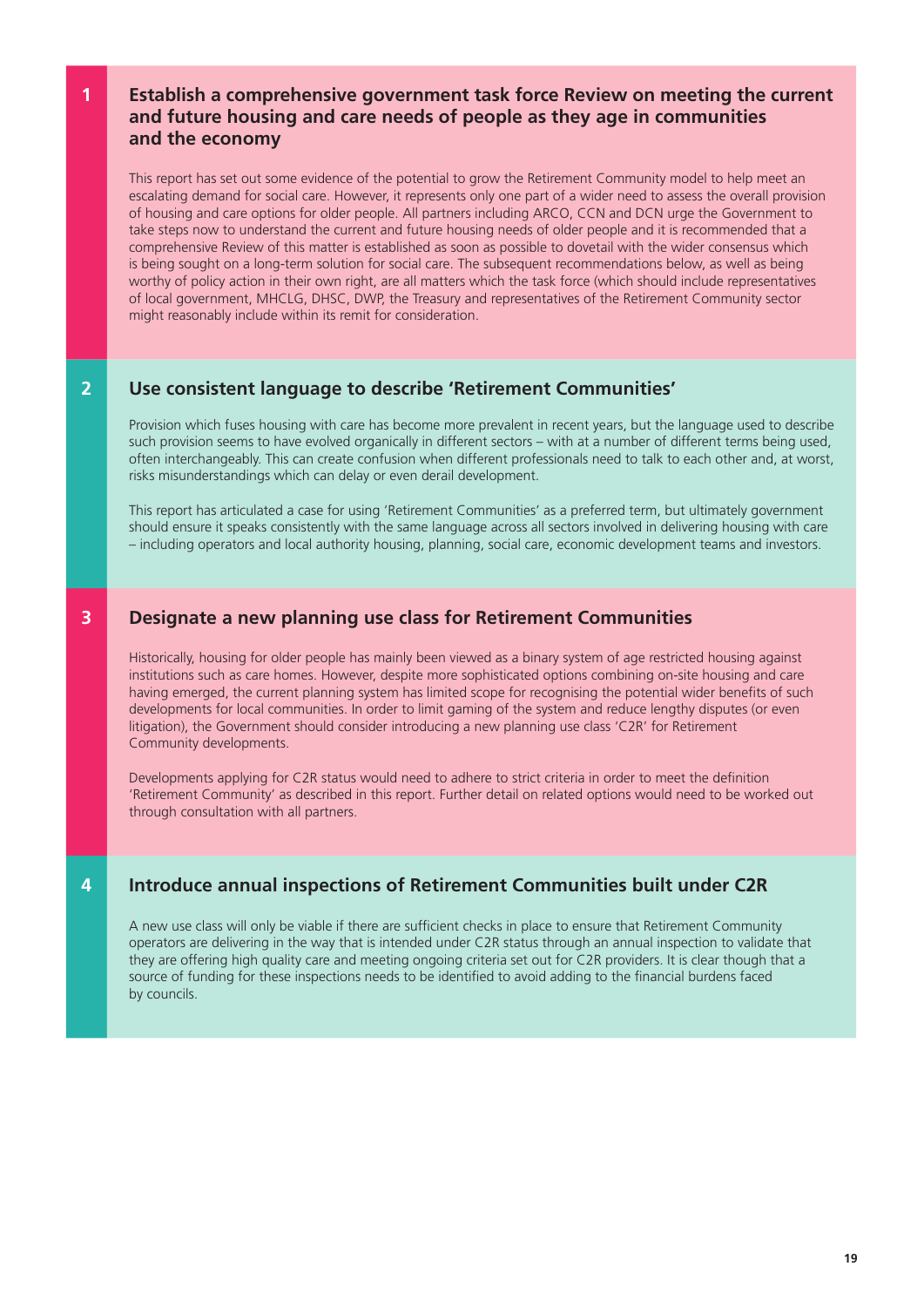# **5 Establish a framework for more collaborative arrangements strategically in two-tier local authority areas**

In order to ensure there is clear strategic integration of housing and social care policy in two-tier areas government should set out a duty to co-operate to help facilitate District council representation on Health and Wellbeing Boards and County council representation on Strategic Housing Boards in all areas.

# **6 Set up a Health and Housing funding pot to support the development of Retirement Communities in two-tier areas**

The central thrust of this report is that, in the medium- to long-term, Retirement Communities contribute to the prevention of issues which might otherwise impact on health and social care services. But the advantages reflected in the planning system can come at a cost in reduced Section 106 revenue for councils depending on what alternative developments may be competing to use the same land. In unitary authorities this trade-off can be more easily balanced within the whole quantum of the local authority budget, but in two-tier areas where responsibility is split it can be more difficult. This report urges that a dedicated Health and Housing pot should be set up centrally by DHSC which can be used to help ensure District Councils are able to make decisions about permitting C2R developments without fearing the loss of Section 106 revenue which alternative development non-C2R developments may bring in.

# **7 Local planning authorities should consider including policies within their local plans that outline the current and future need for older people's housing and care, including Retirement Communities**

Retirement Communities represent the fastest growing form of provision for older people's housing, yet because they are a relatively recent phenomenon they are often overlooked when specific forms of housing need are being assessed. Including policies specific to older people's housing, and including Retirement Communities as part of the mix, will help to increase the choices communities have. It would also help to facilitate the collection of relevant data by local authorities ensuring a robust evidence base for policies. The case studies on pages 10-11 provide examples of how local planning policy for housing for older people can be co-ordinated among a number of stakeholders.

# **8 Raise awareness of Retirement Community models**

Alongside the above recommendations designed to increase the supply of Retirement Communities offering care and support, it is also important that Government and the sector considers how it can help channel demand. The findings of this report show that Retirement Communities can have significant benefits for both individuals and the wider society, as well as playing a part in reducing the fiscal burden of social care on the state. But they also suggest that there is still limited awareness of the Retirement Communities choices on offer, particularly among those who would most benefit – e.g. older people looking to plan early for their housing later in life and some local councils which could see significant community benefits. This report recommends that Government and the sector should do more to promote the model of Retirement Communities both within public services and with the wider public and just as importantly, how the sector differs from adjacent sectors such as care homes and retirement flats/sheltered housing.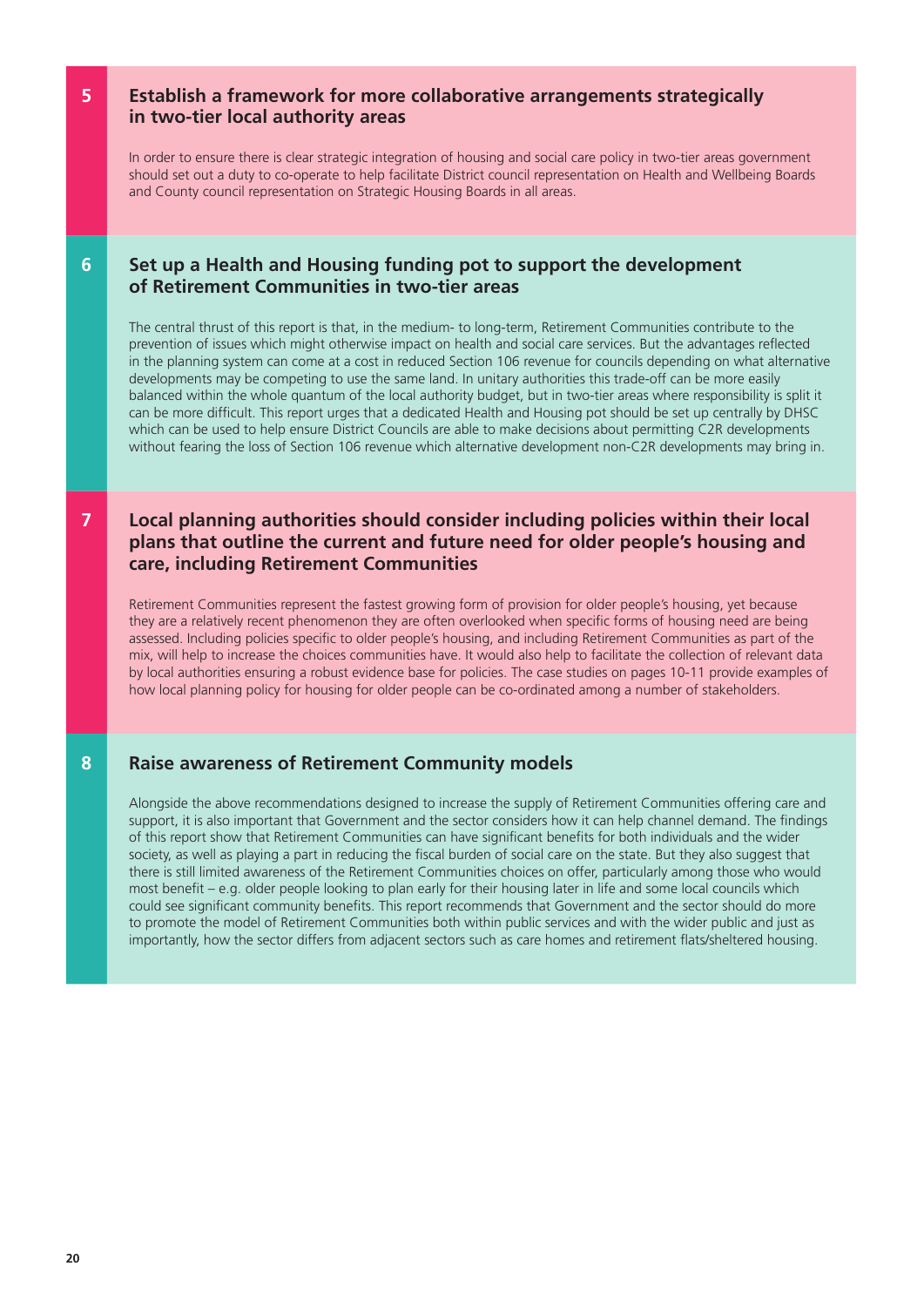# **9 Capital funding and land provision support for initial builds by Housing Associations and local councils**

Feedback from Housing Associations who run Retirement Communities is that councils (when distributing S106 funding) and other capital funding bodies after often insufficiently aware of the possibility of Retirement Communities as a form of affordable housing. This can also be the case when public land is being made available for development. Providing greater guidance to these bodies on the availability of this option and the social benefits of it would lead to increased provision for those of limited means. It would also save operators and authorities time when dealing with future applications. Some thought should also be given to establishing a dedicated pot for capital funding of affordable Retirement Communities which are supported by their local councils. This should be separate to the existing Homes England Care and Support Specialised Housing fund (CASSH) and have fewer restrictions on council preferences for housing to be provided for local residents.

# **10 Allow local planning authorities to count Retirement Community housing as double against delivery targets**

As Retirement Community housing frees up larger houses (each move to a one bedroom apartment in a Retirement Community frees up on average of 2.25 bedrooms elsewhere), enables a whole sequence of further moves down the chain, and makes significant contributions to local infrastructure and social care, there is a case for it counting for more against local housing targets.

As such, councils should be able to opt to count each unit of Retirement Community housing as double against their housing delivery target – e.g. 100 units in a Retirement Community would count as 200 housing units.

# **11 Support all councils in county areas to take the opportunity presented by bringing together all health and housing partners to improve residents' outcomes, led nationally by CCN and DCN working together**

This project has exposed the huge opportunity that County and District councils have in working together to achieve positive health outcomes for people as they age in the community. To help take this opportunity, CCN and DCN will work together and with the sector on a future project to support and promote models that can bring together the whole housing and health landscape in ways that improve residents' lives.